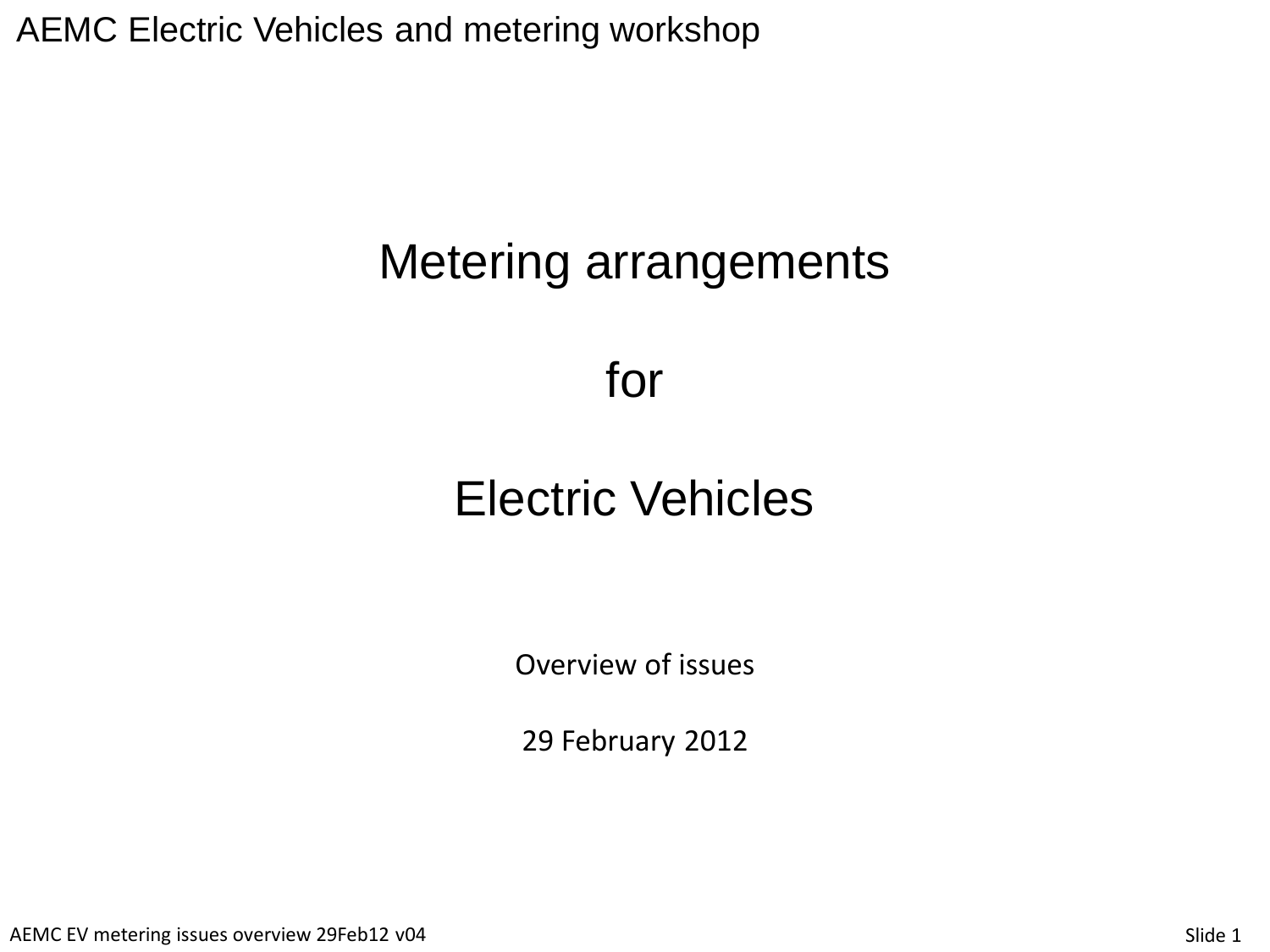#### Metering for Electric Vehicles **Contents** Contents

**The overview is a walkthrough of pages 37 to 42 of the AEMC Issues Paper** 

- 1. Key metering concepts
- 2. Separate metering
- 3. Parent child metering
- 4. Roaming NMI
- 5. No EV dedicated metering and profiling
- 6. Glossary

**The overview only considers metering issues related to electric vehicles**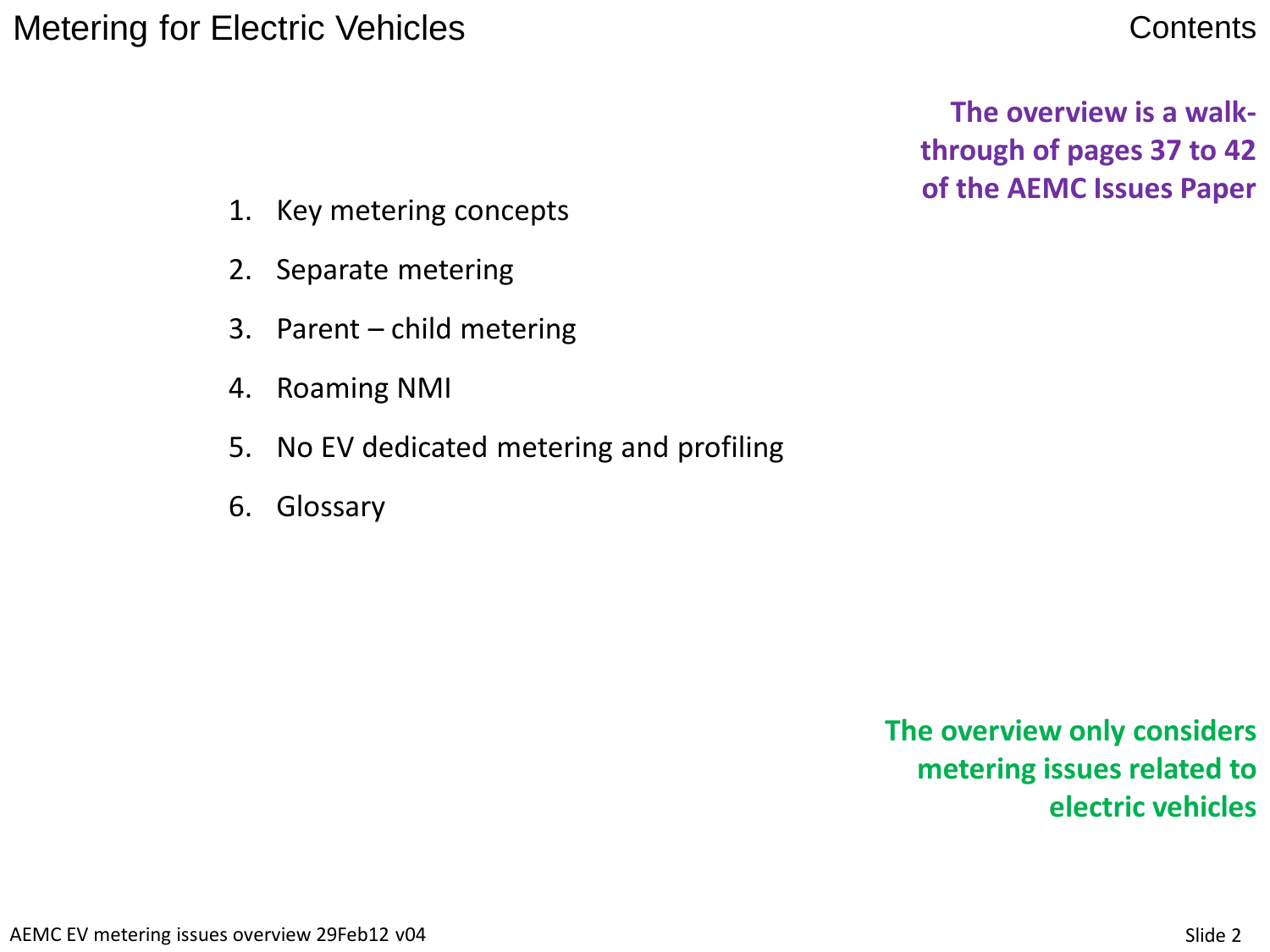Metering for Electric Vehicles Metering concepts (1)

#### **'kW' & 'kWh' are examples of an 'Australian unit of measurement'**

- 1. Key characteristics of the National Measurement Act (NMA) are as follows:
	- a. It permits two commercial arrangements:
		- i. Sale of electricity with no reference to 'Australian Units of measurement'
		- ii. Sale of electricity with reference to 'Australian Units of measurement'
	- b. The National Measurements Institute is responsible for compliance with the NMA.
	- c. Chapter 7 of the NER is a delegation of responsibility from the National Measurements Institute to the NEM (rule 7.15)
- 2. The NMI (National Metering Identifier) uniquely defines a 'metering installation' for the purpose of NEM settlements:
	- a. A metering installation may consist of none, one or more meters, depending on the configuration of the network connection to the load.
	- b. At present, the Metering Register requires a metering installation to be fixed geographically [agreed locations and reference details (eg: drawing numbers); site identification names; loss compensation calculation details]. This introduces the concept of a 'fixed NMI' and a 'fixed meter'.
	- c. If the load is not fixed geographically then the load can be considered as 'mobile'.
	- d. A mobile load may have a mobile meter.
	- e. A mobile meter requires a unique identifier (eg: 'mobile meter identifier' MMI).
	- f. Will a mobile meter be involved in NEM settlements?

#### **A fixed NMI is conceptually different to a roaming NMI**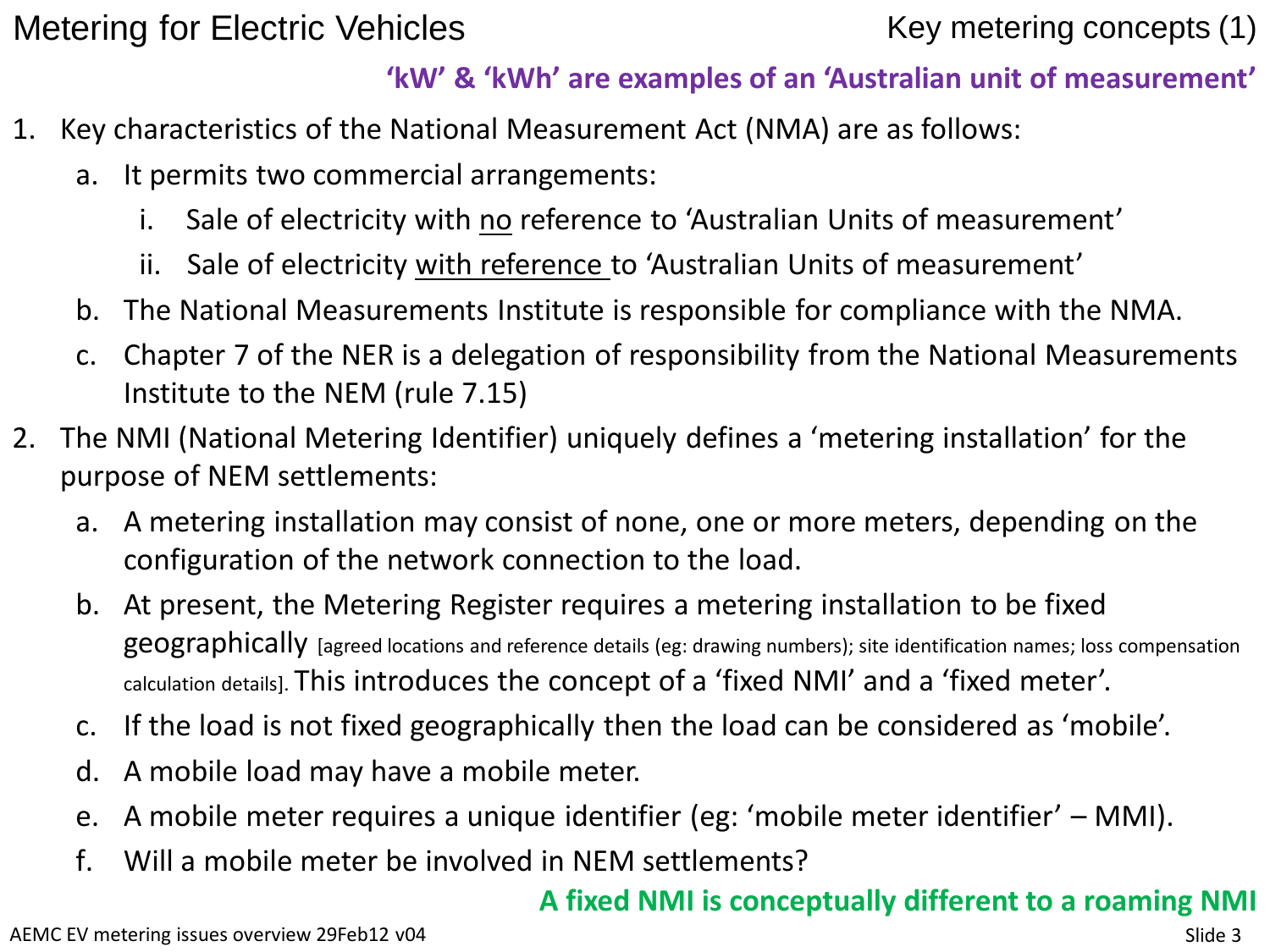Metering for Electric Vehicles Metering concepts (2)

3. 'Responsible person' is defined by the NER as:

"The *responsible person* is the person responsible for in accordance with this Chapter 7, the *metrology procedure* and procedures authorised under the *Rules*, the (1) provision, installation and maintenance of a *metering installation*; and (2) collection of *metering data* from each *metering installation* for which it is responsible, the processing of that data and the delivery of the processed data to the *metering database* and to parties entitled to that data under rule 7.7(a), except as otherwise specified in clause  $7.2.1A(a)$ 

Important principles underlying this definition:

- a. The role is technical (ie, technology) in nature, not financial.
- b. The role allows the accountability for meter error and meter security (where the meter is used for NEM settlements) to be traceable to a NEM 'participant' (identified in Chapter 2), rather than a *Rules* accredited 'service provider'.
- c. The role plays a fundamental part in the registration of a NMI for each metering installation used in NEM settlements (rules 7.3.1(d) and 7.3.1(f)).
- d. The role plays a fundamental part in ensuring the integrity of the metering installation (from a NEM settlements perspective) when a party wishes to add additional features to a metering installation, or to use the metering installation of operational purposes in addition to revenue purposes (rules 7.3.1(c) and 7.3.1(g) respectively).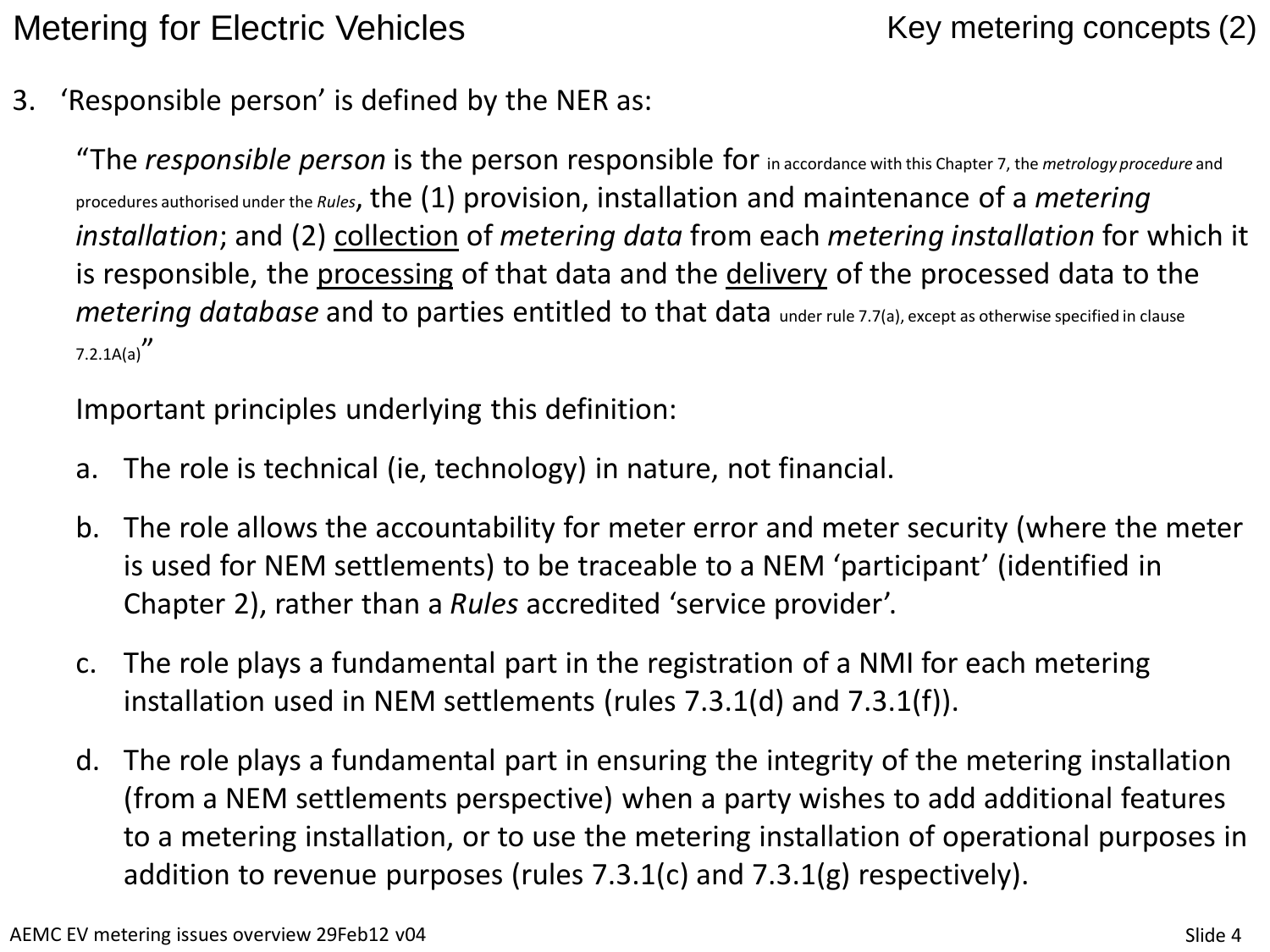### Metering for Electric Vehicles Metering concepts (3)

4. 'metering installation' is defined by the *Rules* as:

"The assembly of components including the *instrument transformer*, if any, measurement element(s) and processes, if any, recording and display equipment, *communications interface*, if any, that are controlled for the purpose of metrology and which lie between the *metering point(s)* and the point at or near the *metering point(s)* where the *energy data* is made available for collection.

**Notes:** 

(1) The assembly of components may include the combination of several metering points to derive the metering data for a connection point. (2) The metering installation must be classified as being for revenue purposes and/or as a check metering installation.

(3) An unmetered connection point in accordance with schedule 7.2 does not require a meter; it is nevertheless considered as having a metering installation." Important principles underlying this definition:

- a. The device called a 'meter' is only one of the components of a metering installation.
- b. The metering installation may include two meters in order to determine the quantity of electricity flowing at a connection point.
- c. The two meters may be at the same site, or at different sites.
- d. A simple visualisation of this definition is shown in the following diagram:

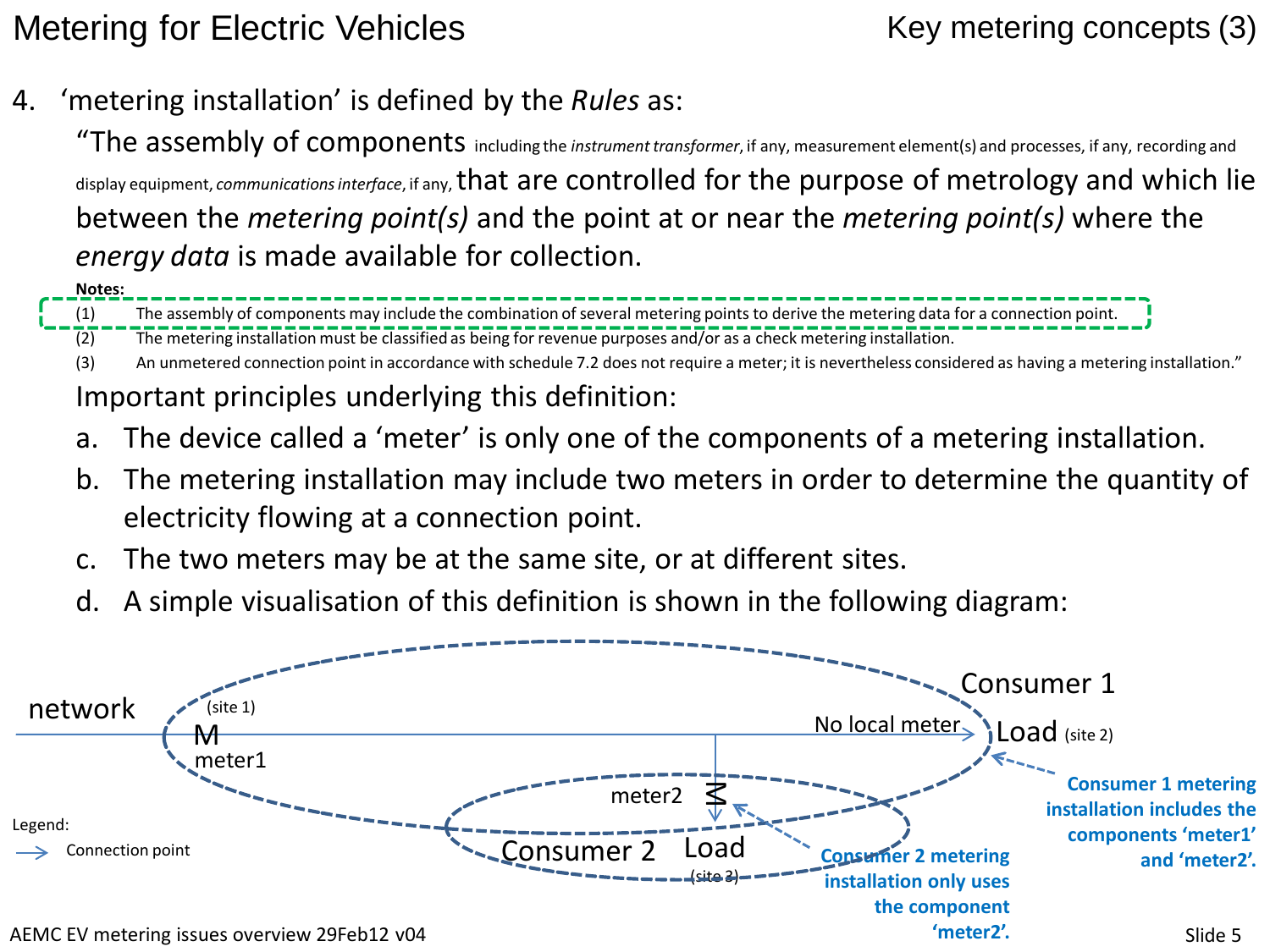Metering for Electric Vehicles Metering concepts (4)

5. 'role of the Metering Data Provider (MDP)':

By definition: "A person who meets the requirements listed in schedule 7.6 and has been accredited and registered by *AEMO* as a Metering Data Provider"

Important principles underlying this definition:

- a. The MDP is the only person authorised to:
	- i. collect metering data from a metering installation;
	- ii. validate, substitute and estimate metering data; and
	- iii. Deliver that metering data to Registered Participants and AEMO,

for the purpose of NEM settlements, retail billing and DNSP billing.

- b. The MDP must demonstrate skills in:
	- i. Data transfers across various application interfaces;
	- ii. Database management for metering data and its associated 'standing data';
	- iii. Data confidentiality, data security and historical data availability;
	- iv. Data processing integrity (accuracy and repeatability)
	- v. Achieving data extraction and data delivery timelines.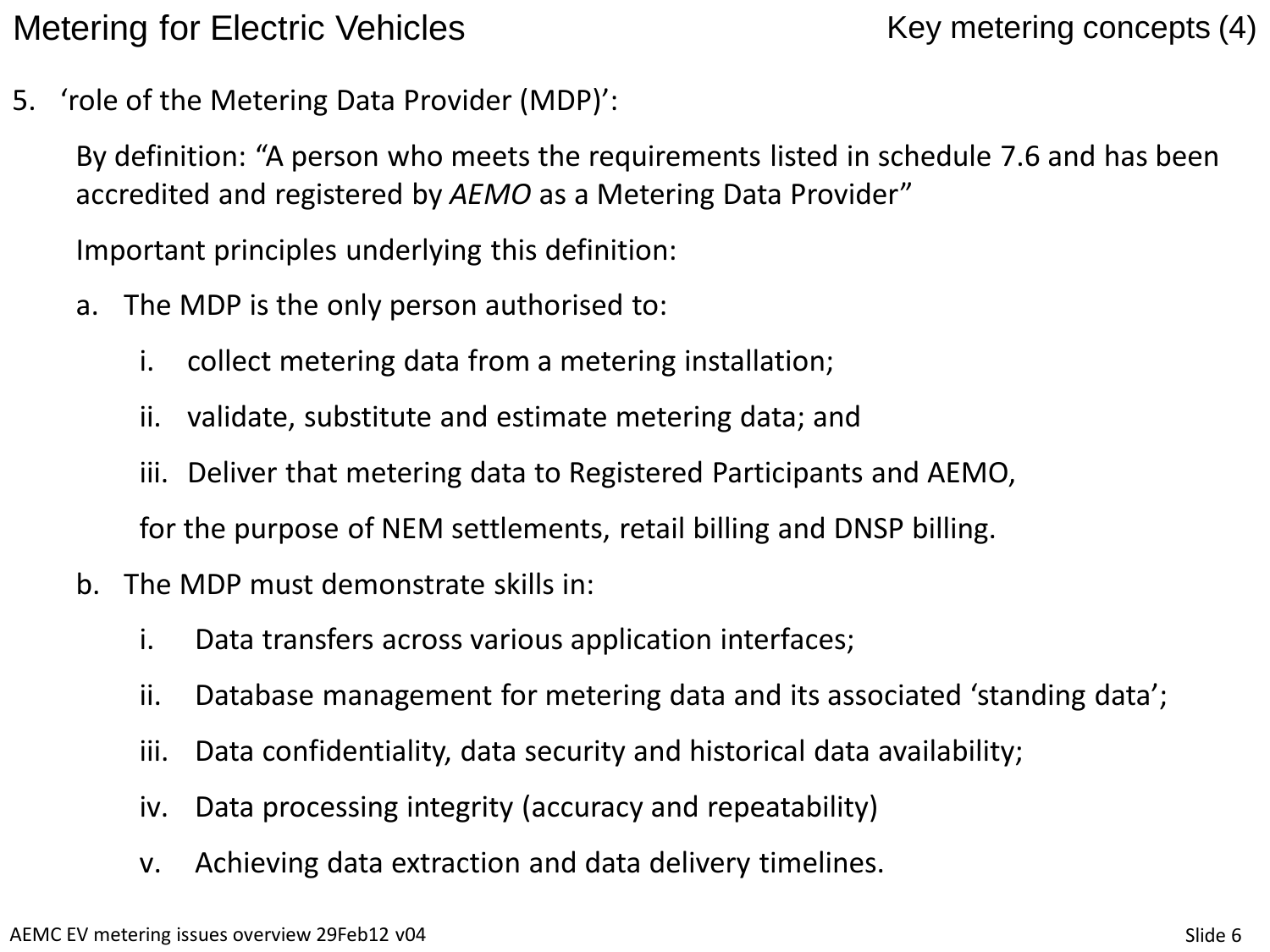Metering for Electric Vehicles Metering concepts (5)

6. 'current framework for metering in the Rules' (including type 4/5):

Rule 7.3.4(a): "The type of *metering installation* and the accuracy requirements for a *metering installation* which must be installed in respect of each *connection point* are to be determined in accordance with schedule 7.2"

Schedule 7.2.3: "Accuracy requirements for metering installations".

Statement: The volume of electricity flowing through a connection point is graded in size from highest value to zero for the purpose of determining the accuracy of the components of the metering installation to be applied to that connection point.

Important principles underlying this statement:

- a. There are four sizes covering the total spectrum of that volume. These are:
	- i. Greater than 1,000GWh  $\rightarrow$  known as type 1 metering installation;
	- ii. Between 1,000GWh and 100 GWh  $\rightarrow$  known as type 2 metering installation
	- iii. Between 100 GWh and 750 MWh  $\rightarrow$  known as type 3 metering installation
	- iv. Between 750 MWh and zero MWh  $\rightarrow$  known as type 4 metering installation
- b. All of these metering installations must have the attributes specified in rule 7.3.1(a), three key points being:
	- i. Measurement in packets of 30 minute (or less);
	- ii. Capability to measure electricity flow in both directions;
	- iii. Remote extraction of metering data to a central database.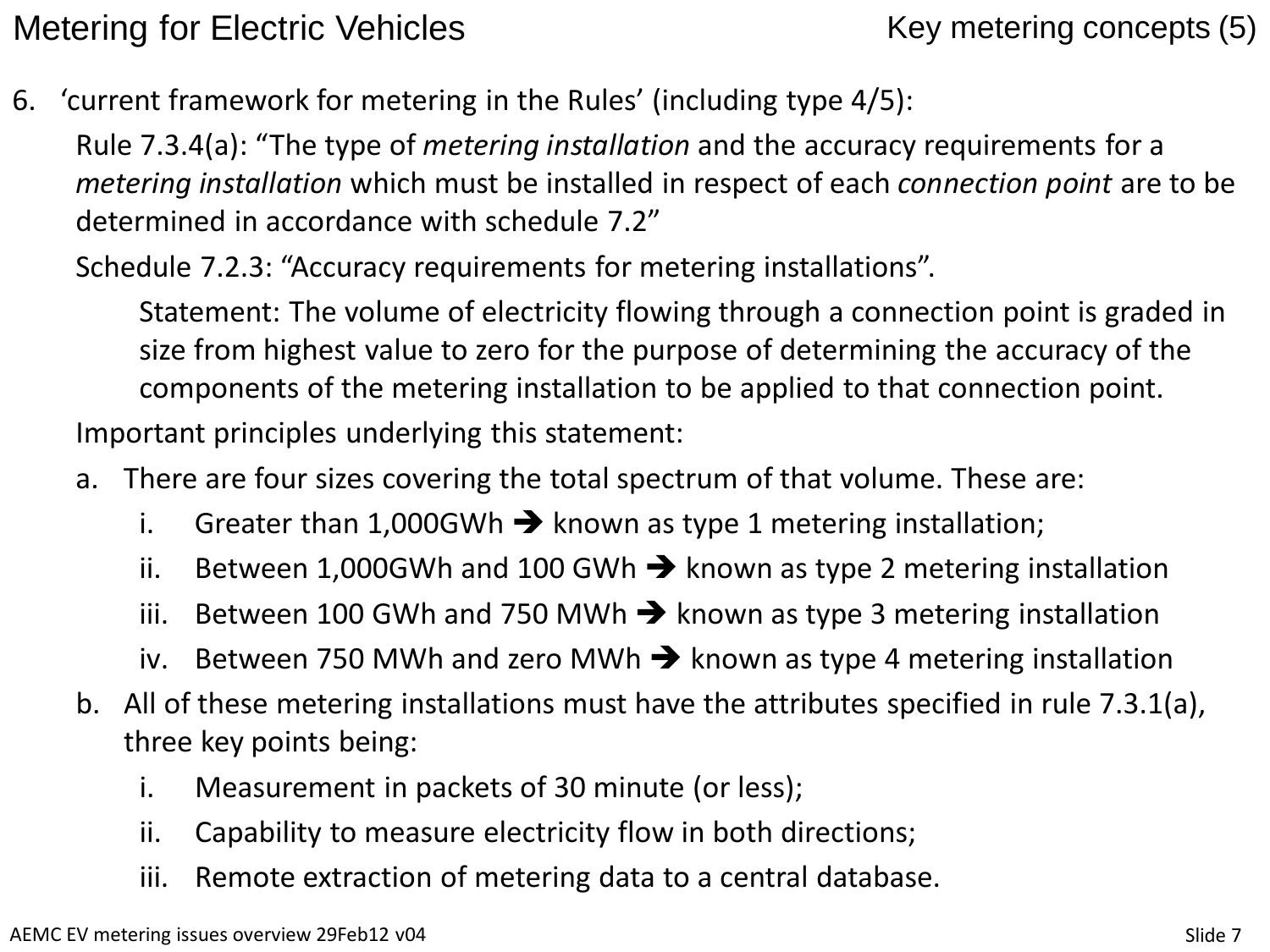Metering for Electric Vehicles Metering concepts (6)

6. 'current framework for metering in the Rules' (cont'd):

Important principles (cont'd):

- c. To accommodate past technology and practice limitations, some additional metering installation types were identified. These are:
	- i. Between 160 MWh and zero MWh with only remote extraction of metering data not available  $\rightarrow$  type 5 metering installation (this is known as 'manually read interval meter')
	- ii. Between 160\* MWh and zero MWh with both interval measurement and remote extraction of metering data not available  $\rightarrow$  type 6 metering installation (this is known as 'accumulation meter')
	- iii. Prescribed miniscule loads of known and acceptable characteristics and only where there is no meter  $\rightarrow$  type 7 metering installation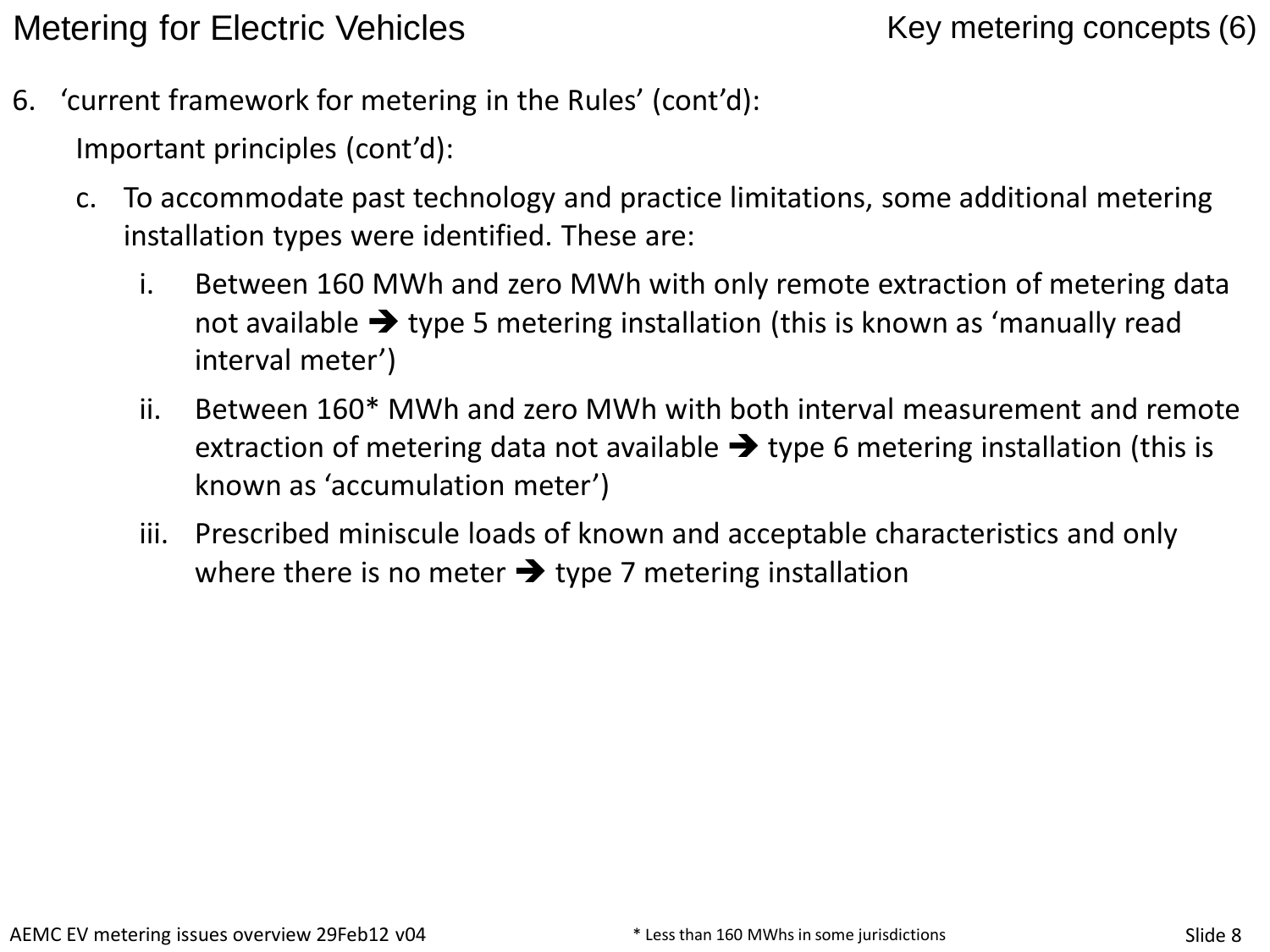Metering for Electric Vehicles Key metering concepts (7)

6. 'Smart meters':

Statement: In Australia, it is proposed that smart meters will be devices that are compliant with rule 7.3.1(a) and have (at least) the additional features specified in the draft National Minimum Functionality for Smart Meters being considered by the Standing Council on Energy and Resources.

Important principles underlying this statement:

- a. A 'smart meter' is a device that contains additional control related features not required by a NEM compliant meter. Examples of these control features include:
	- a. Remote operated circuit switches within the meter to turn ON and OFF known loads.
		- i. This feature can include the cycling of a load between ON and OFF, such as a pool pump, at pre-set periods during a day or week.
	- b. Demand monitoring and automatic interruption when pre-set limits are exceeded.
	- c. Wireless control of premise loads.
	- d. Wireless transfer of knowledge or action related information to display screens located within the premise.
- b. The smart meter is currently accommodated within Chapter 7 by virtue of rule 7.3.1(c).
- c. Consequently, the proposed Australian smart meter is a NEM compliant meter.

AEMC EV metering issues overview 29Feb12 v04 Slide 9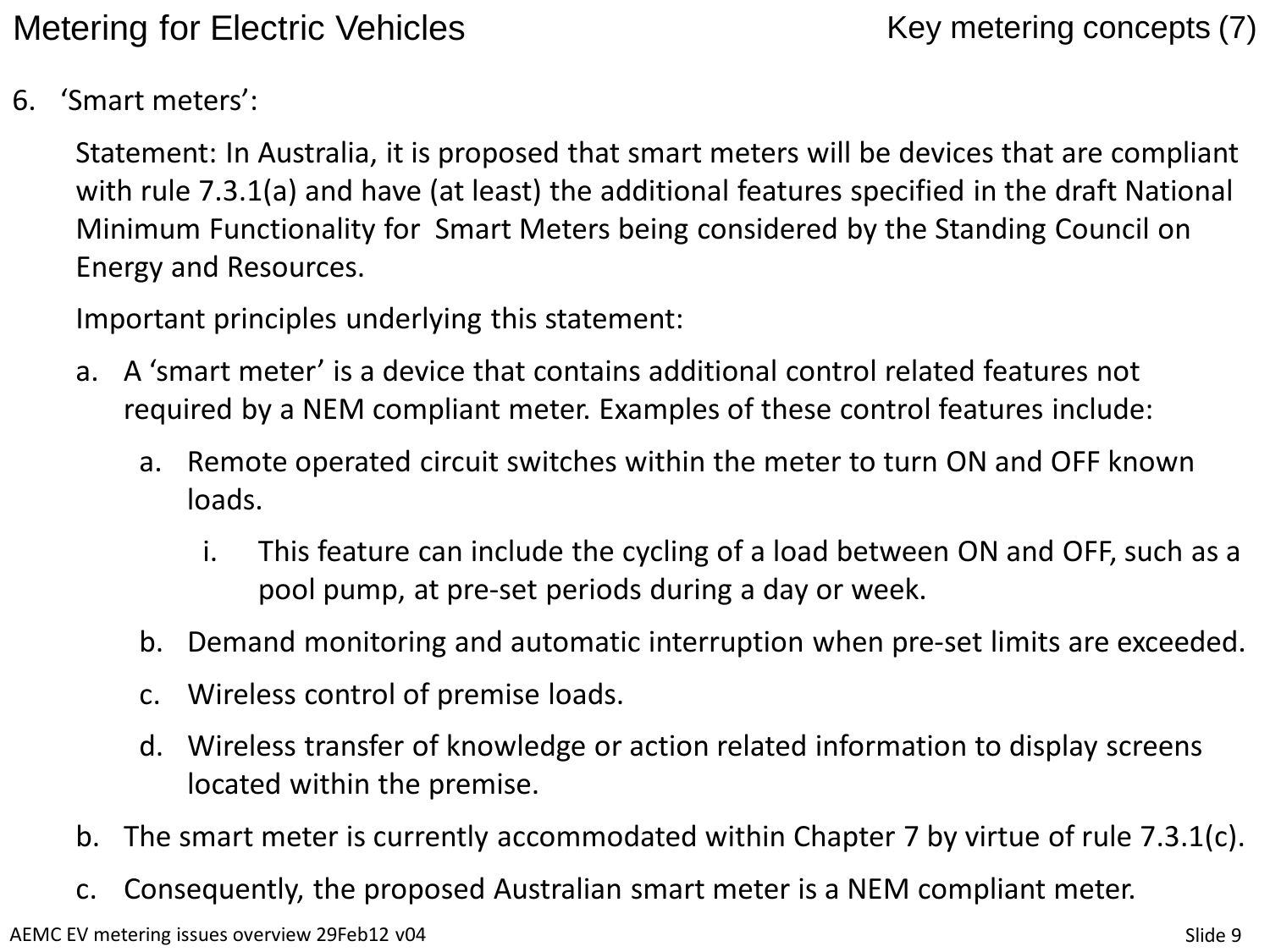Metering for Electric Vehicles Technical Aspects Separate metering (1)

- 1. 'separate metering' at a premise means the installation of a dedicated meter to separately measure the EV load. This implies:
	- a. Only one NMI and one metering installation where an upstream meter is installed (diagram 1B). See 'sub-metering' if it was intended to establish a parent metering installation & a child metering installation relationship;
	- b. The dedicated EV meter (as well as any upstream meter) must be a NEM compliant meter;
	- c. This arrangement will support the EV operating as a generator;
	- d. There could be one or two NMIs at the site (diagram 1D and 1E):
		- i. Two NMIs at a site means separate metering installations;
	- e. There could be two responsible persons if a second metering installation was established;
	- f. A suitable electrical outlet must be installed at the premise.

**This applies to each scenario**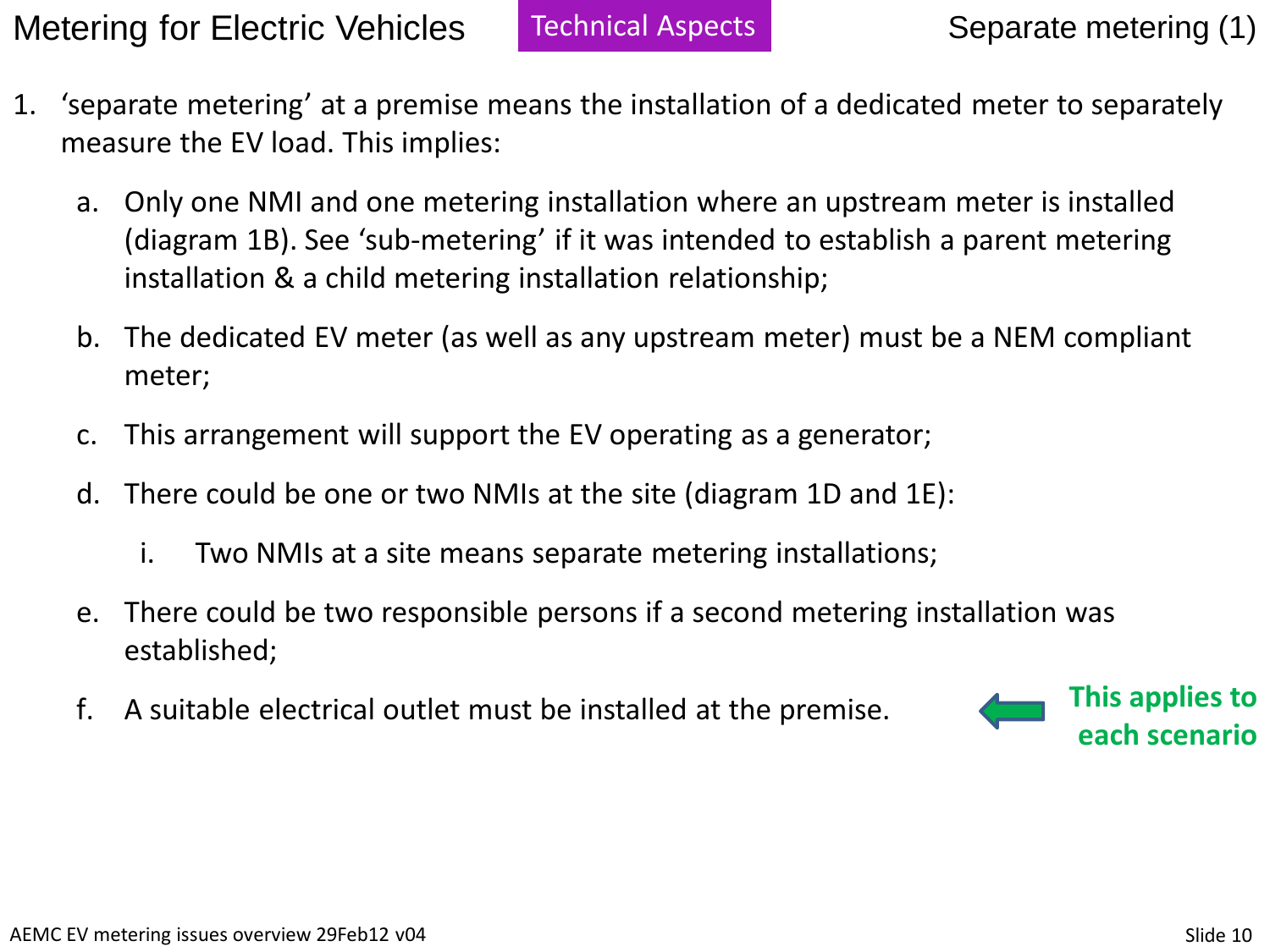2. Diagram 1B, 1D and 1 E apply

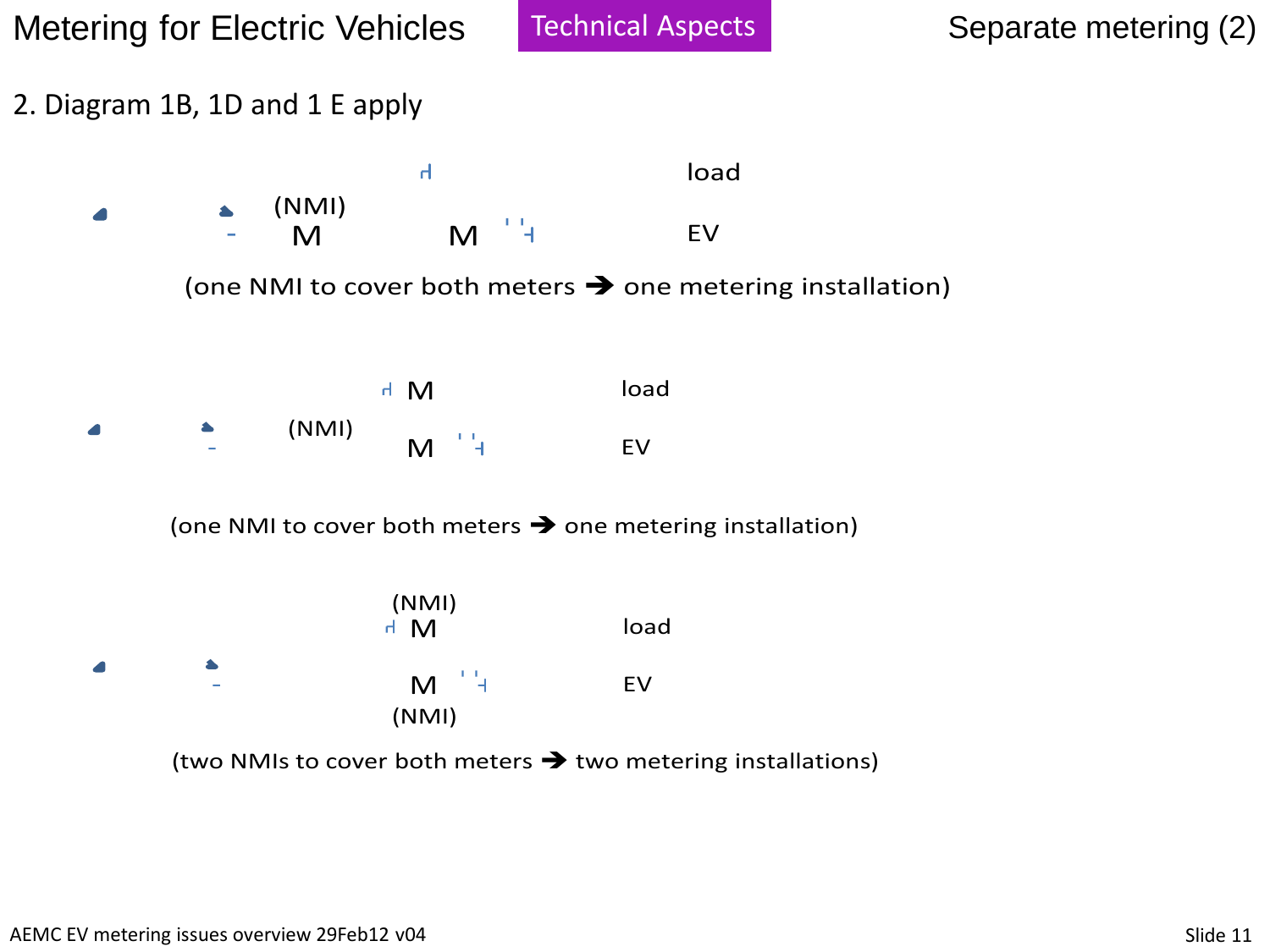Separate metering:

- Enables an EV user to retain its own retailer or EV services provider to supply its EV load. This enables tariffs to be applied to the EV load.
- Increases flexibility for offering EV load products. For example:
	- can arrange for the retailer/ EV services provider to supply energy from renewable generation for zero emission motoring
	- TOU pricing to provide incentives for EV charging at times of low spot price and low network utilisation;
- Enables V2G capability.
- Costs for separate metering may be substantial (claimed to be \$1000- \$8000 per site) and difficulties in implementation.
	- Will require changing the upstream meter to a NEM compliant meter if it is not already a NEM compliant meter.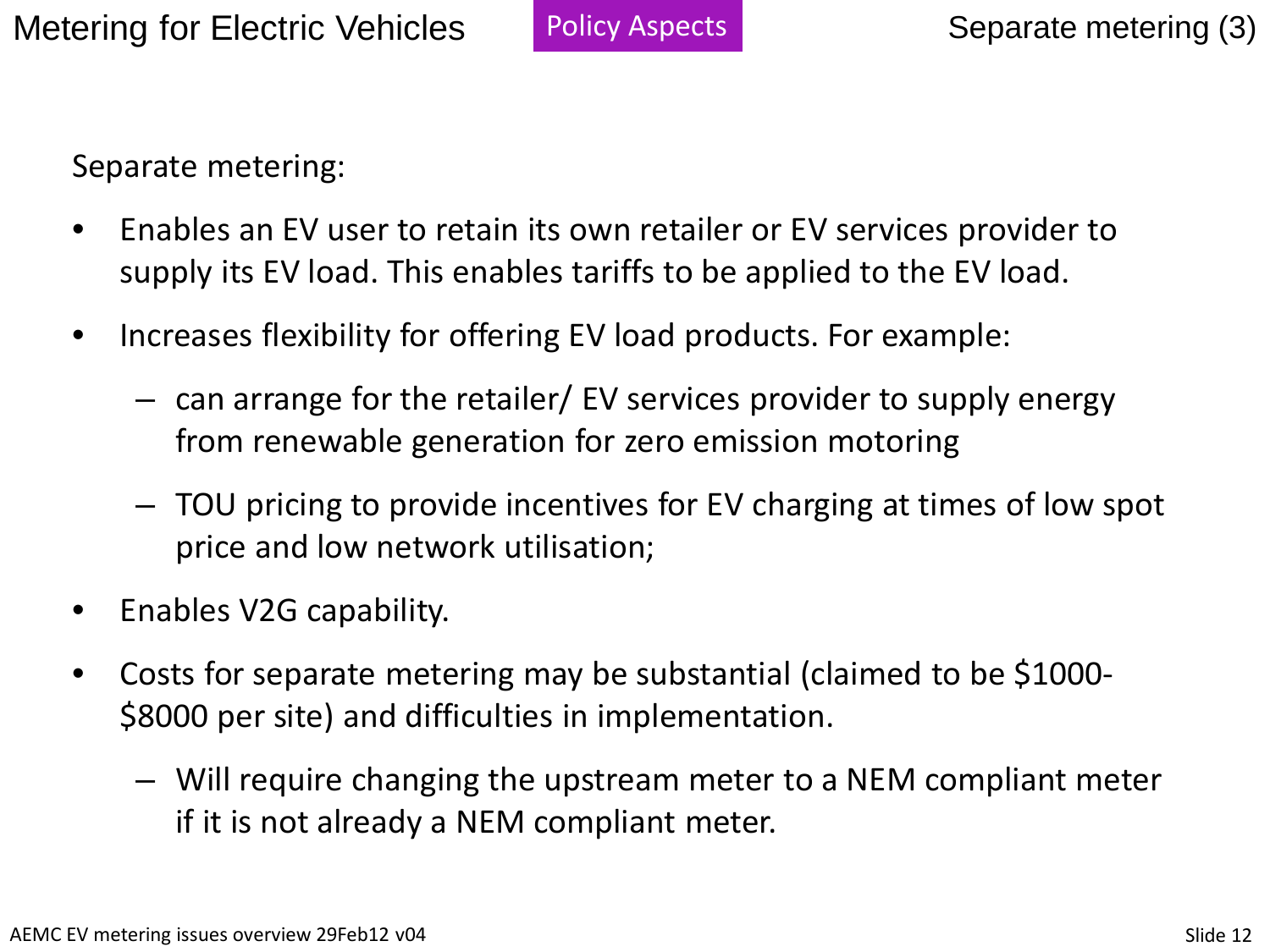- 1. 'Parent-child' metering or subtractive metering. This arrangement implies:
	- a. An upstream meter (parent) must be installed (new or existing):
		- i. If the existing parent meter is an accumulation meter, it must be changed for a NEM compliant meter.
		- ii. An interruption of supply will be required to change the meter.
	- b. A NEM compliant meter must be installed as the child meter;
	- c. This arrangement will support the EV operating as a generator;
	- d. There will be two metering installations at the site and hence two NMIs;
	- e. There could be one or two responsible persons for this configuration.
- 2. Operation of parent-child metering:
	- a. Parent-child metering would work in a way similar to the AEMO guideline for embedded networks, as follows:
	- b. The owner of the premise is the Embedded Network Operator (ENO) who [currently] would need to obtain an 'exemption' from registering as a NSP.
	- c. The parent metering point would be where the upstream meter was installed.
	- d. The child metering point would be where the downstream meter was installed.
	- e. The parent and child loads could be supplied by different *Registered Participants*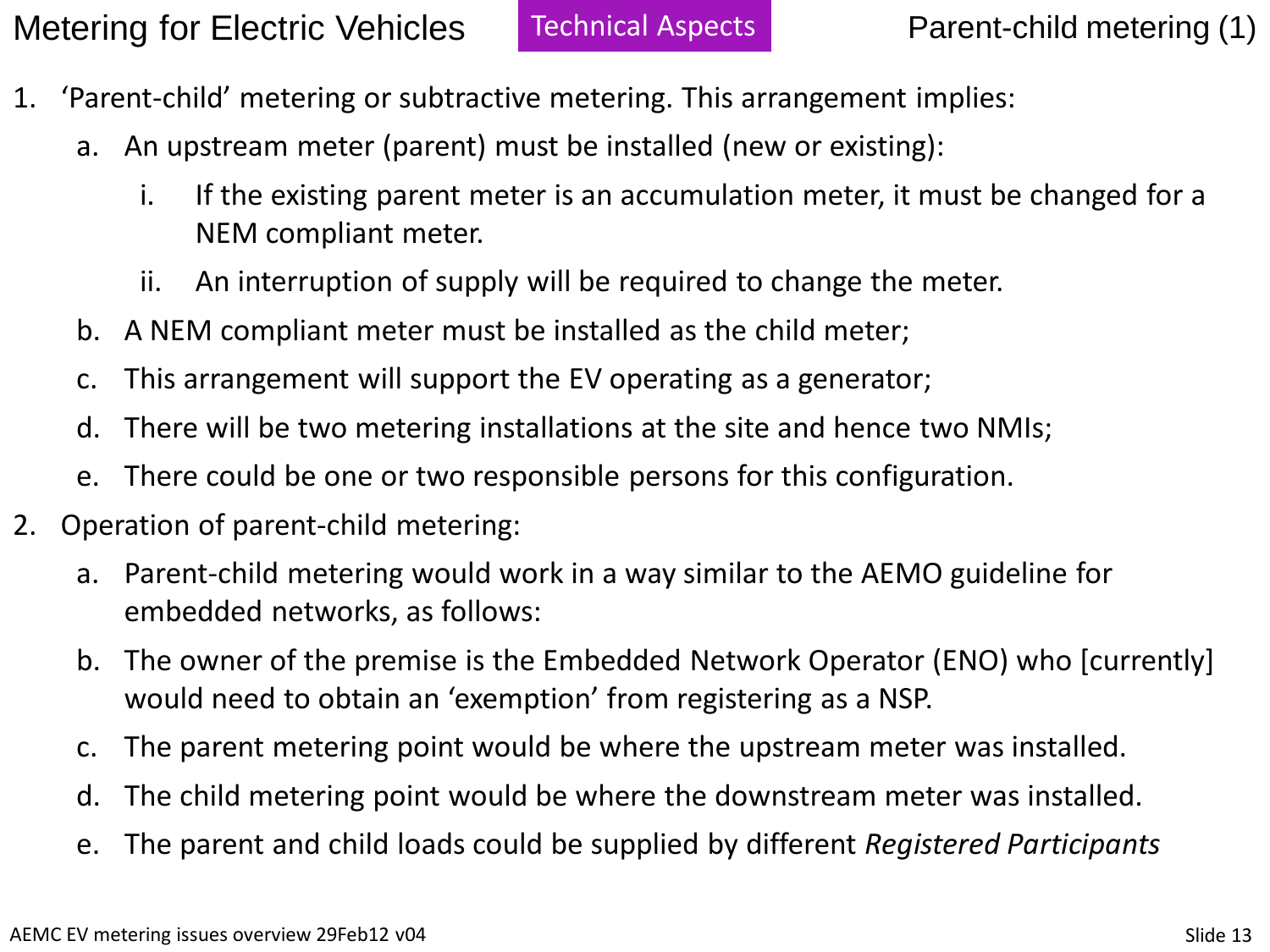- 2. Operation of parent-child metering (cont'd):
	- f. The parent metering installation would embrace the child metering point.
		- i. The parent metering installation would be a 'subtractive metering installation'.
	- g. The EV load (and/or generation) is via the child metering installation.
	- h. The responsible person for the EV load would be determined in accordance with Chapter 7 of the *Rules*, which may not be the same as the responsible person for the parent metering installation.
	- i. The metering provider and the metering data provider for the parent and child metering installations would be determined by the respective responsible person.
	- j. NEM settlements would distinguish between the Registered Participants for the parent and the child metering installations for purposes of billing arrangements.
		- i. The data entered into MSATS for the parent and child metering installations would be sufficient to perform the NEM settlements process for each Registered Participant.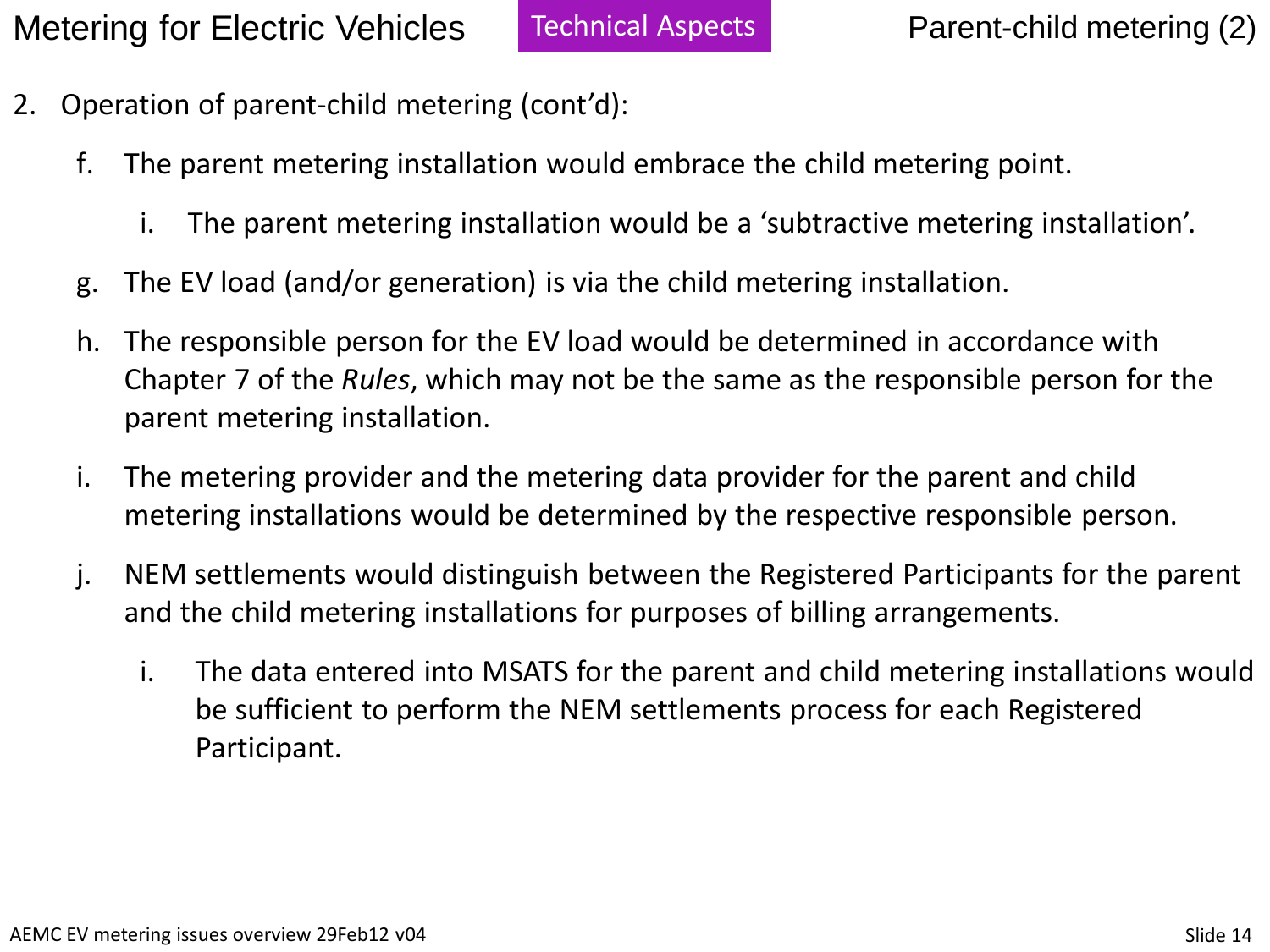Metering for Electric Vehicles Technical Aspects Parent-child metering (3)

Technical Aspects

3. Diagram 1C applies:



(two NMIs to cover both meters  $\rightarrow$  two metering installations)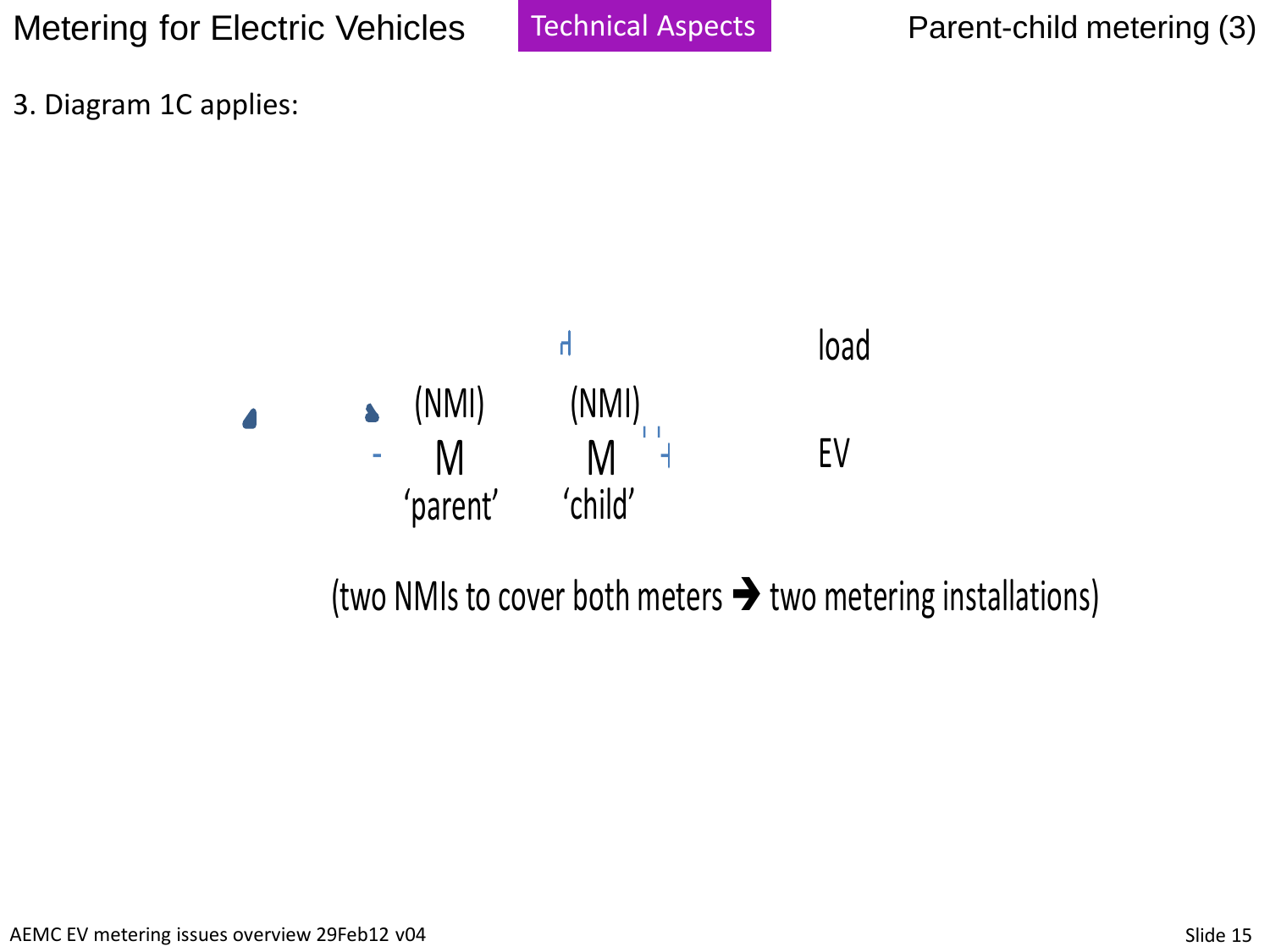Metering for Electric Vehicles Policy Aspects Parent-child metering (4) Parent-child metering:

- Claimed to be more cost effective and easier to implement than separate metering but there are costs/complexities with this approach.
- Facilitates business models: enables EV user to choose an EV services provider that differs from its host retailer. (ie. EV load ( the child NMI) serviced by a EV service provider while non-EV load (the parent NMI) with host retailer)
	- The EV services provider will need to be a Registered Participant (is this acceptable?)
	- If yes, will the EV services provider have different characteristics to those currently imposed on Registered Participants?
- Enables V2G capability.
- Costs perceived complexity of arrangements (including difficulties with embedded networks generally):
	- This raises the question of what rules exist for embedded networks
	- The *Rules* are currently silent on this arrangement
	- The existing embedded network rules are supported by an industry 'guideline' sponsored by AEMO

AEMC EV metering issues overview 29Feb12 v04 Slide 16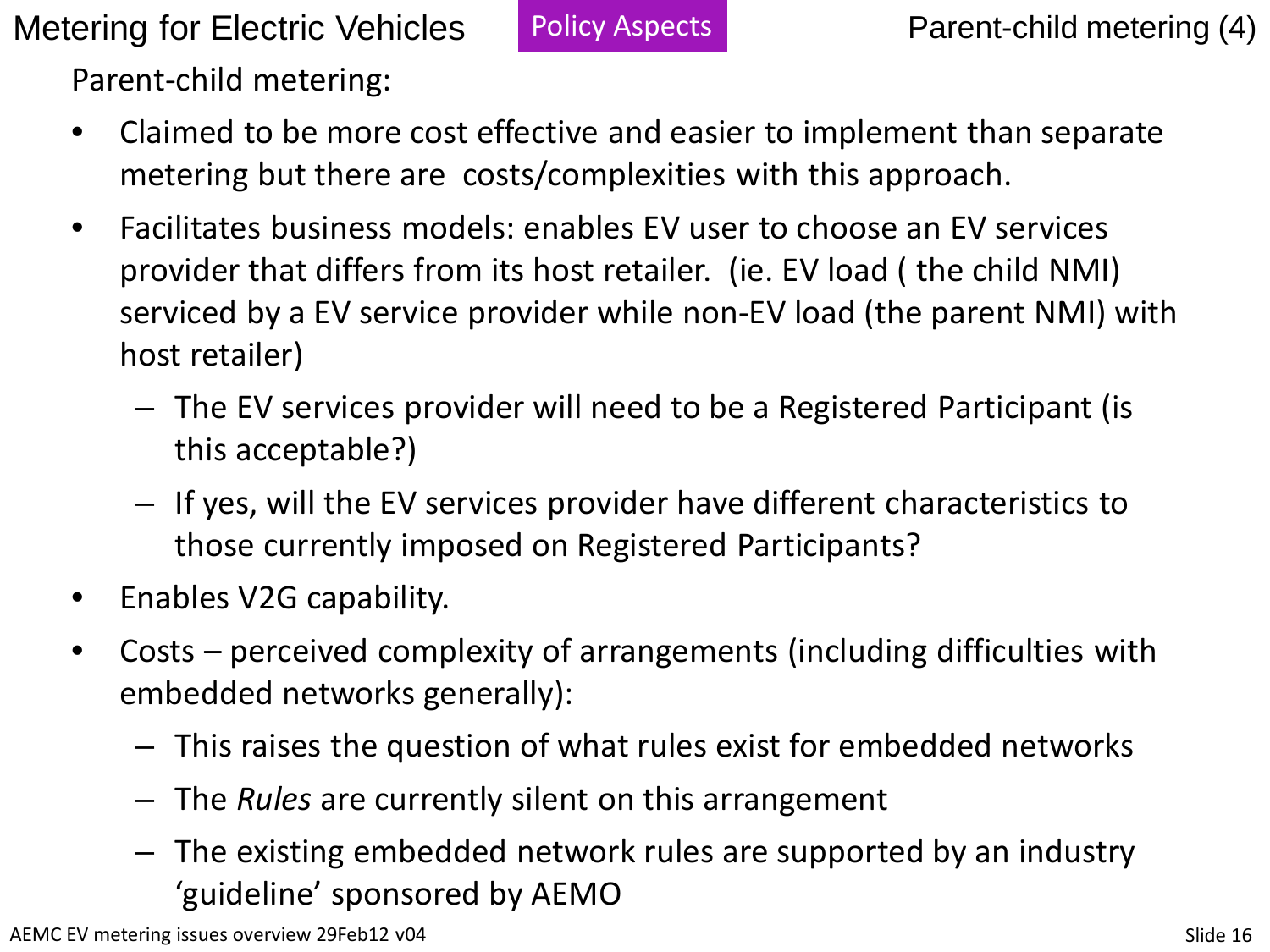Metering for Electric Vehicles Policy Aspects Parent-child metering (5)

Parent-child metering (cont'd):

- Should the Responsible Person for the 'child' NMI be determined in accordance with the *Rules* (as per the AEMO guideline) or in some other way?
	- Is the AEMO guideline adequate to govern EV connections, or are there principles on embedded networks (including subtractive metering for EV loads) that should be located in the Rules?
	- If yes, what are these principles?
- Are there ROLR implications for the 'child' NMI?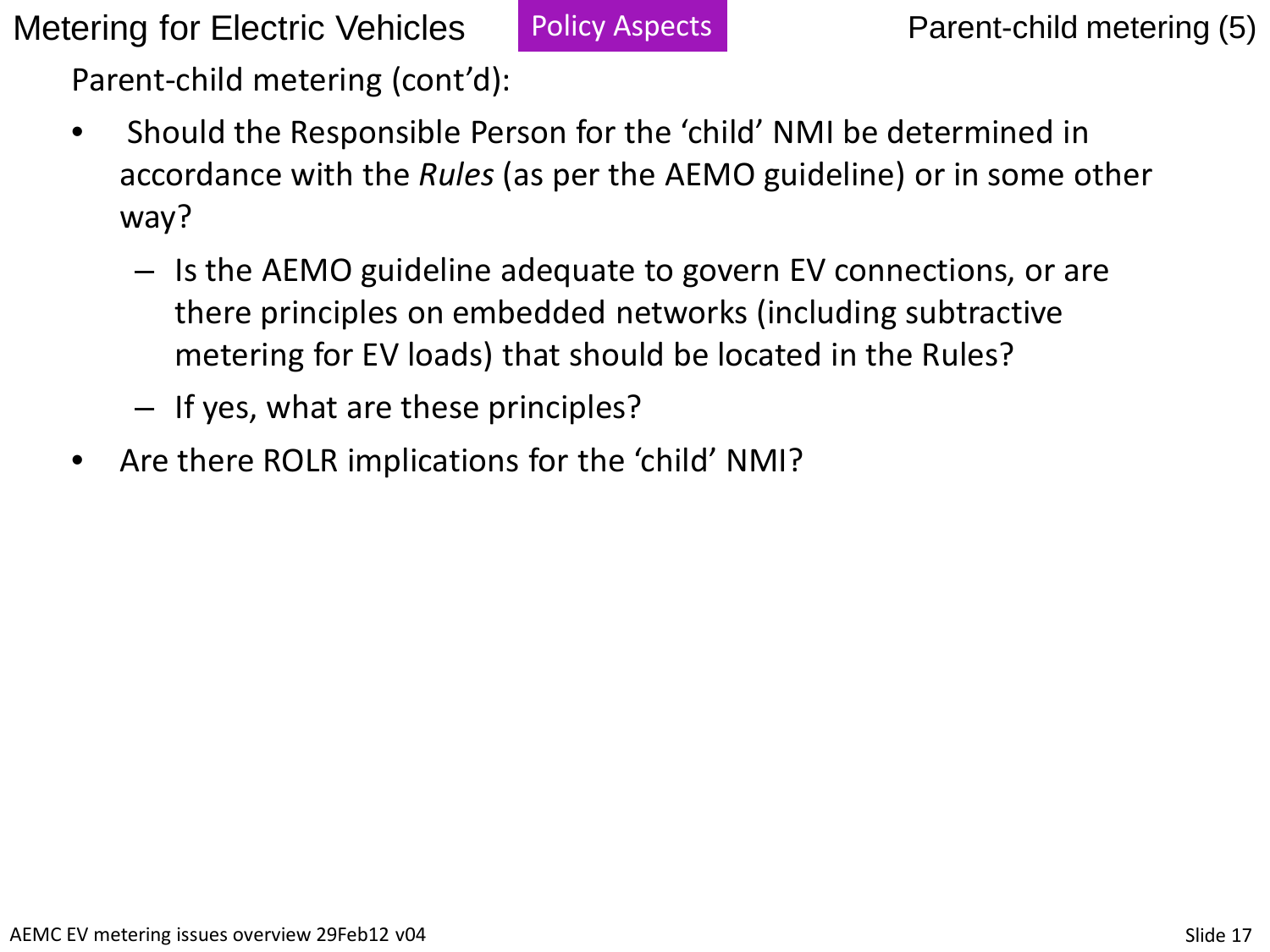- 1. These points continue on from the explanation of the NMI on slide 3.
- 2. 'roaming NMI' is a concept not available under the existing Chapter 7 rules:
	- a. It is not easily accommodated in the metering register under Chapter 7, because:
		- i. NEM settlements will require some form of reliable synchronisation arrangement to align the mobile meter with the fixed NMI.
		- ii. At present, NEM settlements relies on fixed geographic attributes to provide 100% synchronisation reliability.
	- b. Further, the language of Chapter 7 may not apply to the mobile meter. That is:
		- i. If the EV carries its own meter, then the following questions arise:
			- A. Does Chapter 7 of the *Rules* apply to the mobile meter?
			- B. Do the terms 'metering installation' and 'responsible person' apply to the mobile meter?
			- C. Does the EV socket/plug and flexible extension cord represent an embedded network?
			- D. Do NEM settlement arrangements apply to the mobile meter?
		- ii. If the answers are in the negative, should Chapter 7:
			- A. be changed to include governance of metrology in electric vehicles? or
			- B. Not be changed?
- 3. If Chapter 7 was not changed to accommodate a mobile meter, then billing arrangements for EV loads and generation would need to be 'off-market' (see comment on double accounting on next slide)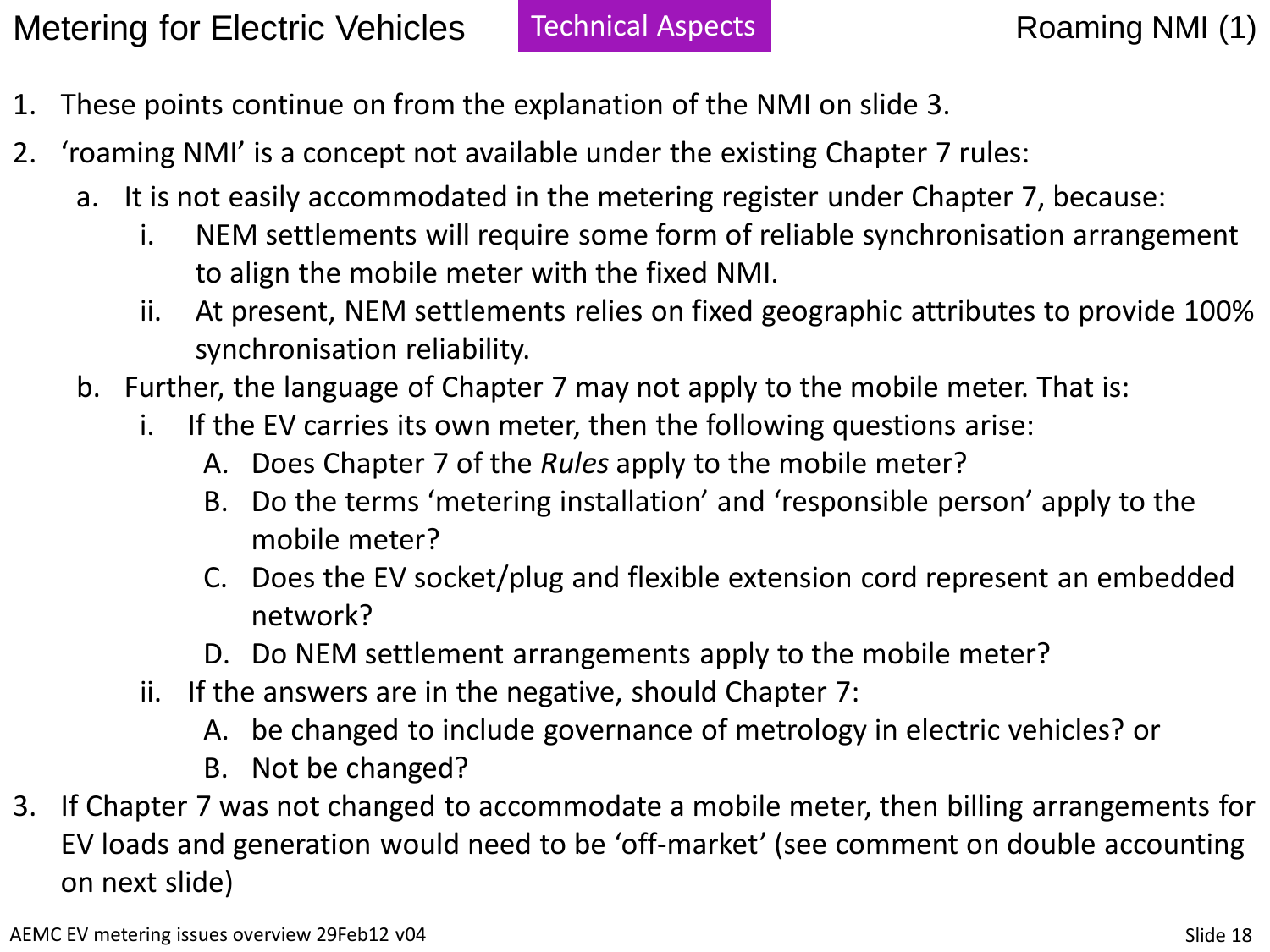- 4. A 'mobile meter identifier' for mobile EV load/generation measurement devices introduces the following challenges:
	- a. This concept requires an approved meter (adequately sealed) to be installed in the vehicle, similar in many ways to a taxi:
		- i. Who would be accredited to install and service the meter, and what arrangements would apply?
		- ii. Who would be accredited to collect meter data from the mobile meter, and what arrangements would apply?
	- b. The possibility of double accounting for load measurement would need to be carefully considered, with a possible minor impact on the NEM settlements arrangements:
		- i. A problem occurs if an EV consumer plugs into its own premise. In this case the consumer would be billed for the same load by two entities.
		- ii. It may raise fundamental issues for the National Measurements Institute and policy makers, for example:
		- iii. Can a revenue meter be installed in a vehicle that is owned by a consumer?
- 5. In general, it would be expected that the installing and servicing of the meter in the EV would be performed by a different person to the person who is responsible for the metering installation at a premise.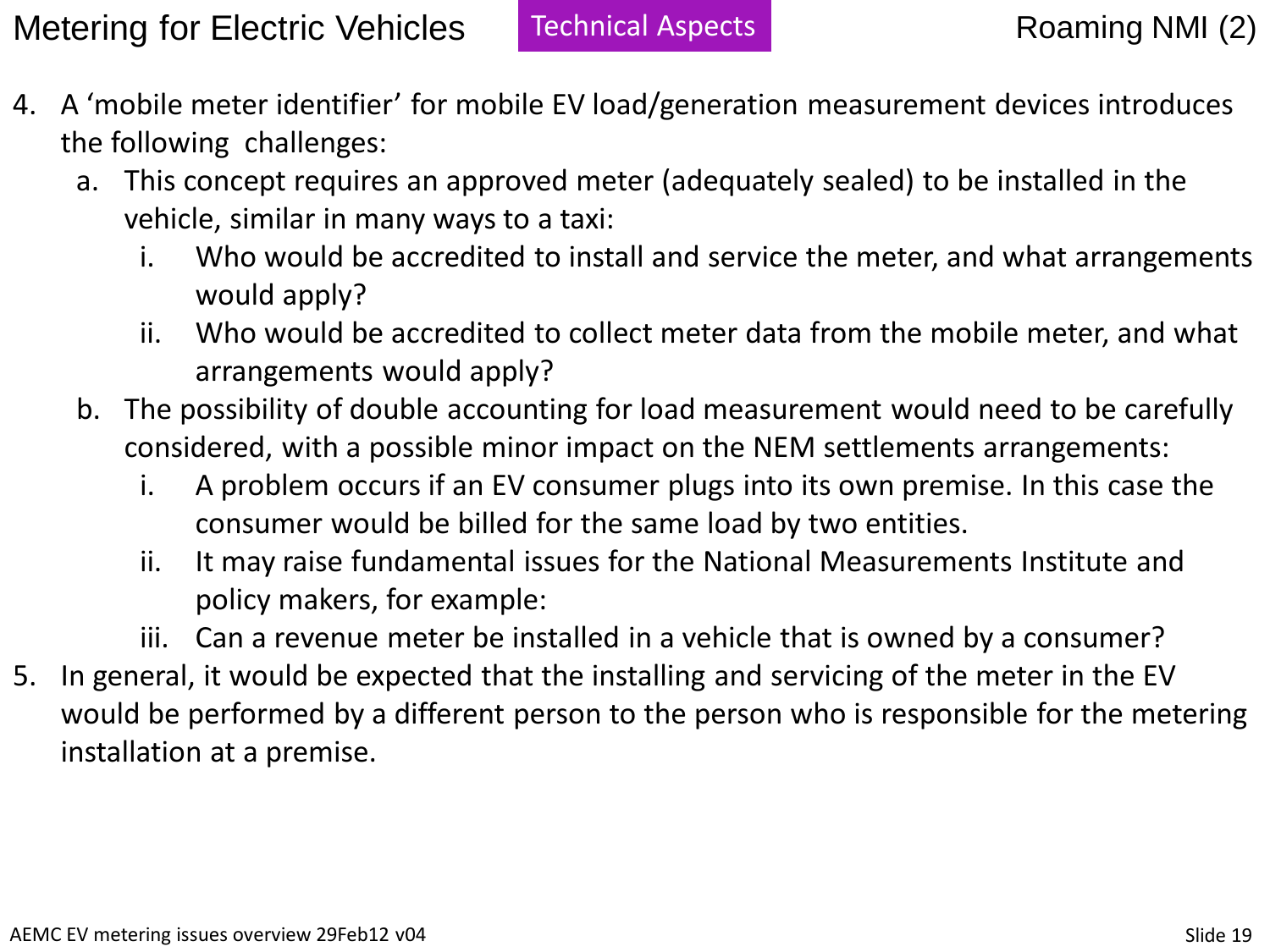Metering for Electric Vehicles | Technical Aspects | Notaming NMI (3)

Technical Aspects

6. Diagrams 2A & 2B apply:

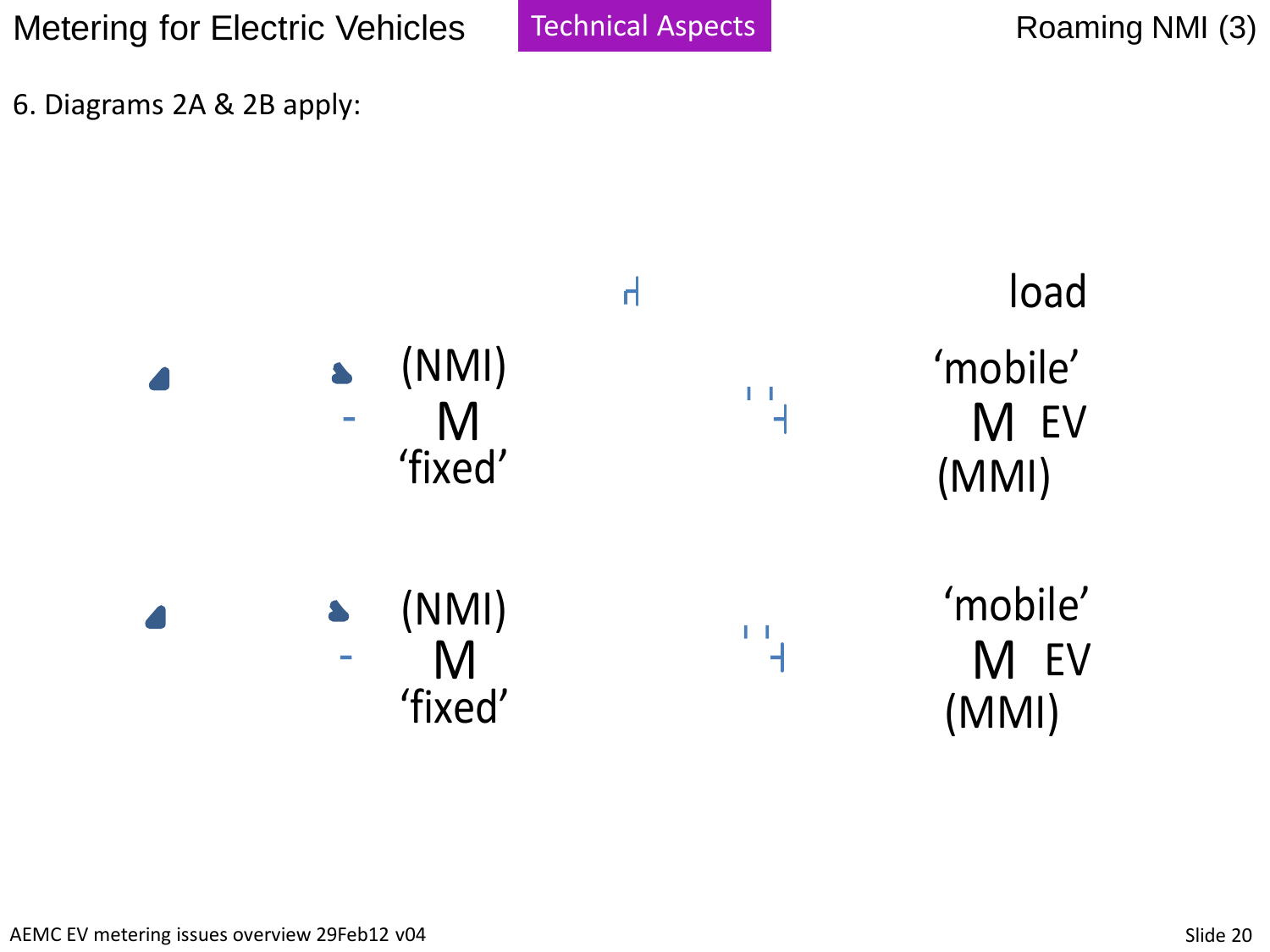Roaming NMI:

- Can the principles that apply to the parent and child metering installations apply to this arrangement?
- Will the design of NEM rules for the roaming NMI concept be so onerous as to make this arrangement unattractive from a practical perspective?
- Does 'off-market' arrangements provide the better balance for innovation and ease of application?
- Need to ensure that the metering data from the roaming child is subtracted from the correct parent meter data. How should this be achieved?
- Who is the responsible person for the child NMI given that it would not be uniquely associated with a single distribution network service provider?
	- Should the Registered Participant who supplies the EV load be the person who choses the responsible person, as currently provided from in Chapter 7 for metering installations types 1 to 4?
- An EV may operate in different states and outside the NEM (ie. WA or NT) and so metering arrangements will need to be standardised.
	- Will this add to the regulatory complexity mentioned above?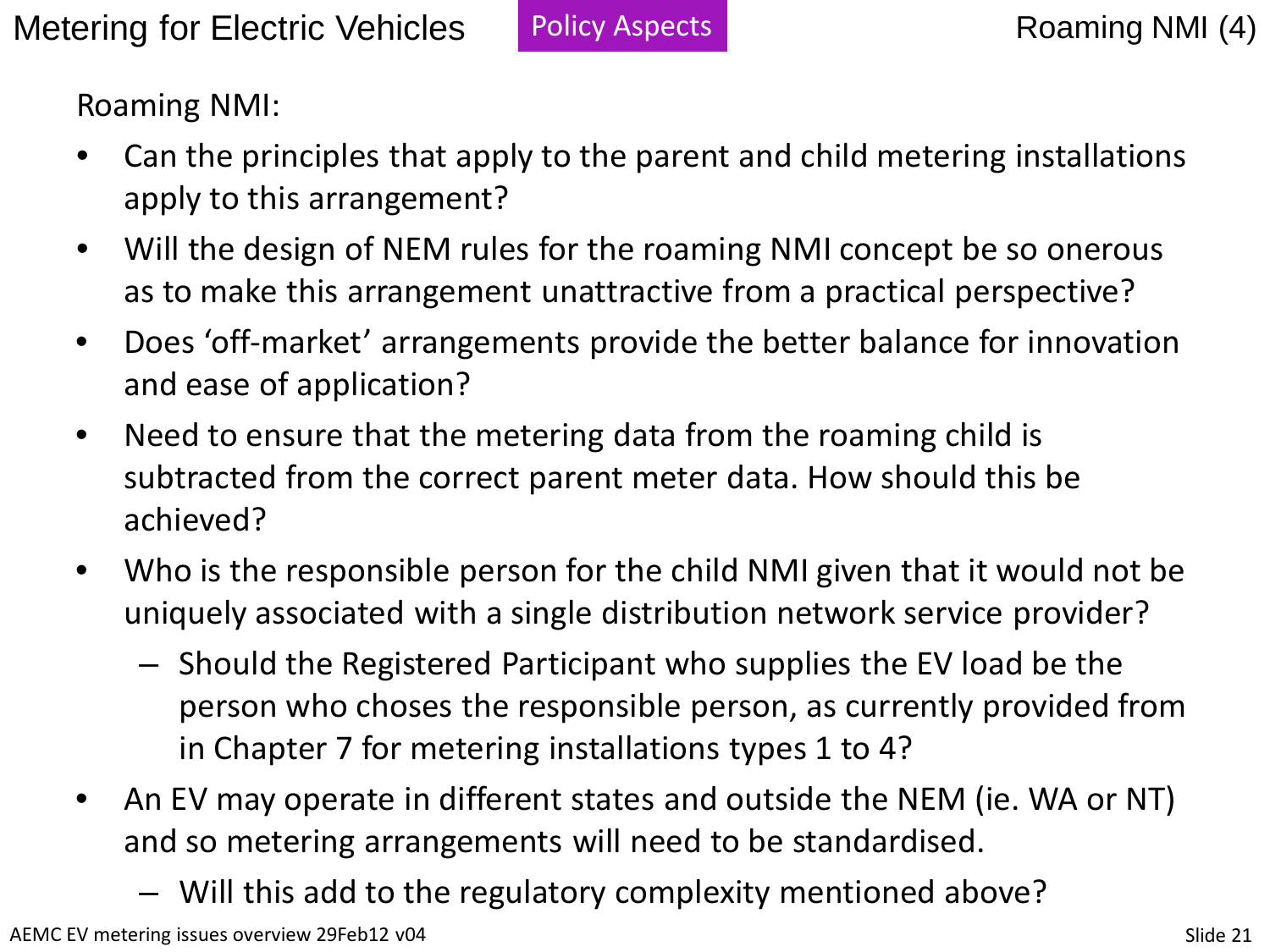- 1. 'No dedicated EV metering' at a premise means that an EV would be treated like a normal appliance. This implies:
	- a. An upstream meter must be installed (new or existing);
	- b. No separation of the EV load from the other loads at the premise;
	- c. No segregation of the EV load measurement if more than one 'Registered Participant' wishes to be involved at the premise;
		- a. It is noted that the financial relationship between more than one 'Registered Participant' would need to be off-market;
	- d. If the meter is an accumulation type, it must be changed to a NEM compliant meter (to provide bi-directional metering capability);
	- e. No additional NMI is required;
	- f. No change to the appointed responsible person is required.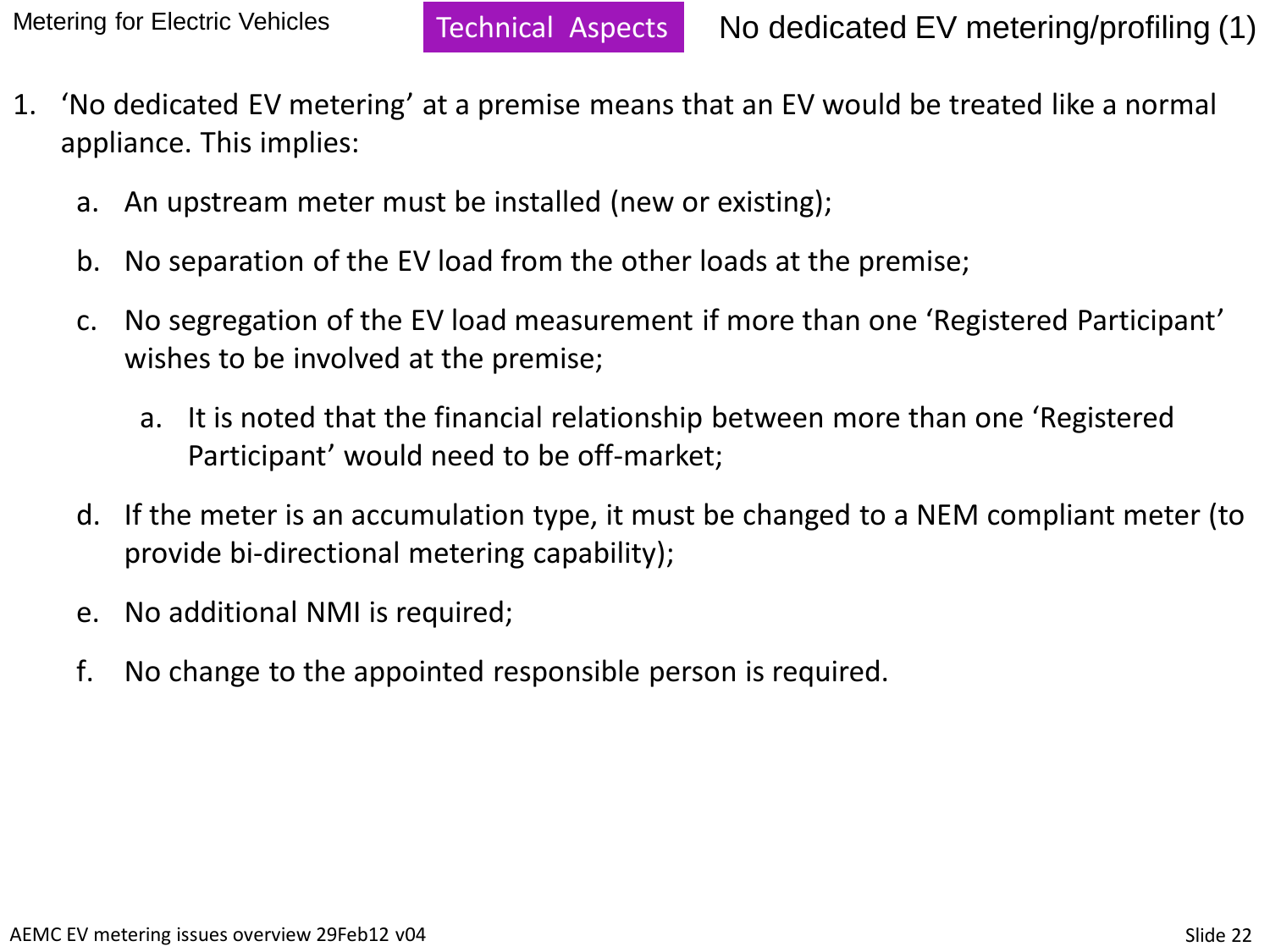2. Diagram 1A applies:

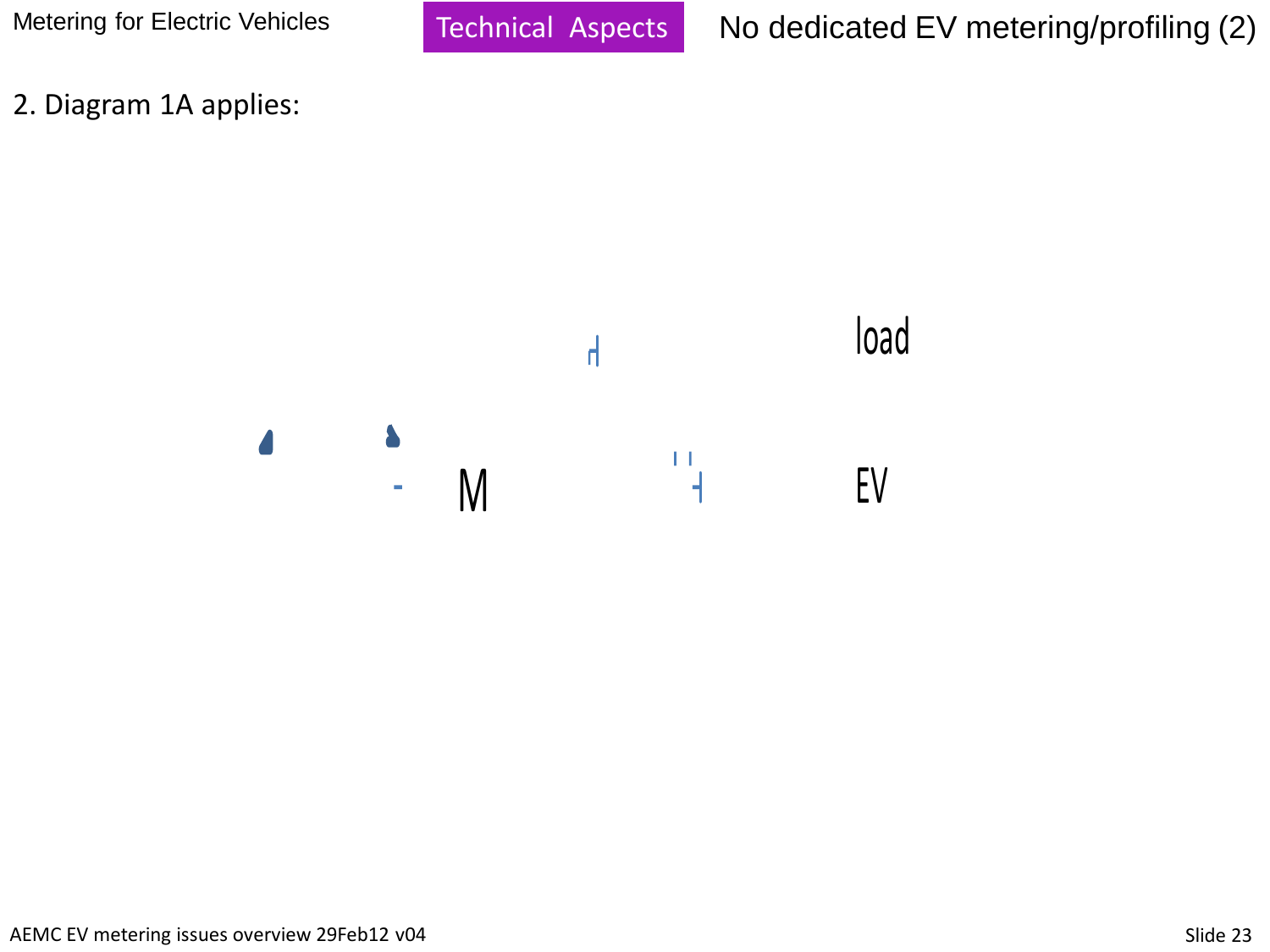- 3. 'Profiling' of an EV load is identical to the concept of a type 7 metering installation, where an agreed methodology (a formula and its parameters) is used as the basis of the measurement;
- 4. It is noted that energy charged in units of kW or kWh on the basis of a profile would be contrary to the NMA, as there is no traceability back to a measurement standard. Note also:
	- a. the current type 7 metering installation arrangement in the NEM is a grandfathering of existing historical arrangements based on the implacability of installing a meter in past times – it is hard for this arrangement to support the application of a type 7 metering installation for electric vehicles.
	- b. Time synchronising between the NEM and the EV profile is required in the methodology. That is, a time-clock (or consumer regulation based on prohibited connection times) would be required if this arrangement were to be used.
- 5. Timing (in addition to quantity) would be a further difficulty when the EV is used as a generator;
- 6. An estimation of time of day for consumption (and generation) would be necessary with this approach;
- 7. A NMI would be required to cover this configuration if NEM settlements were to be involved;
- 8. No change to the appointed responsible person would be required.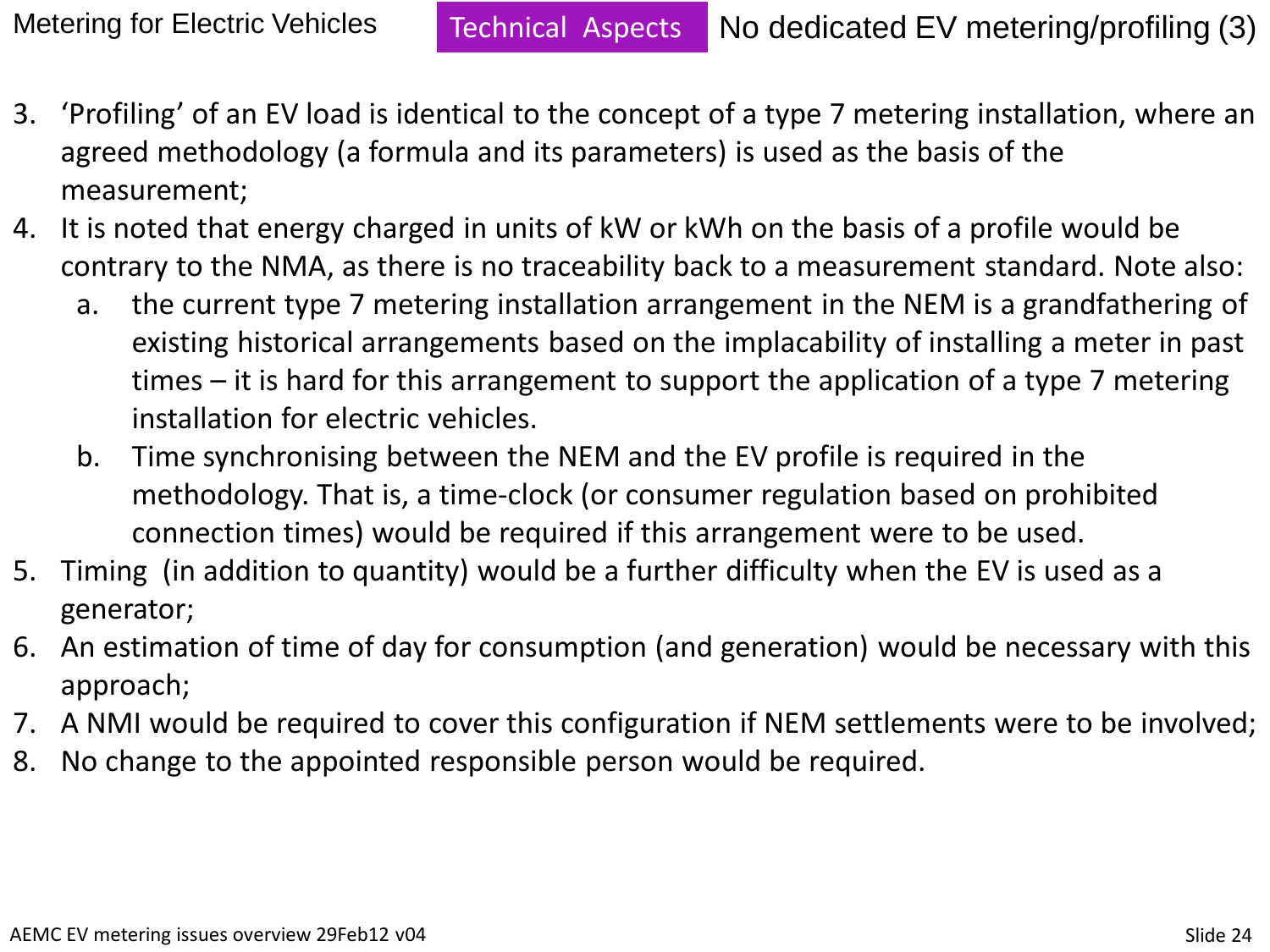9. Diagram 1A applies:

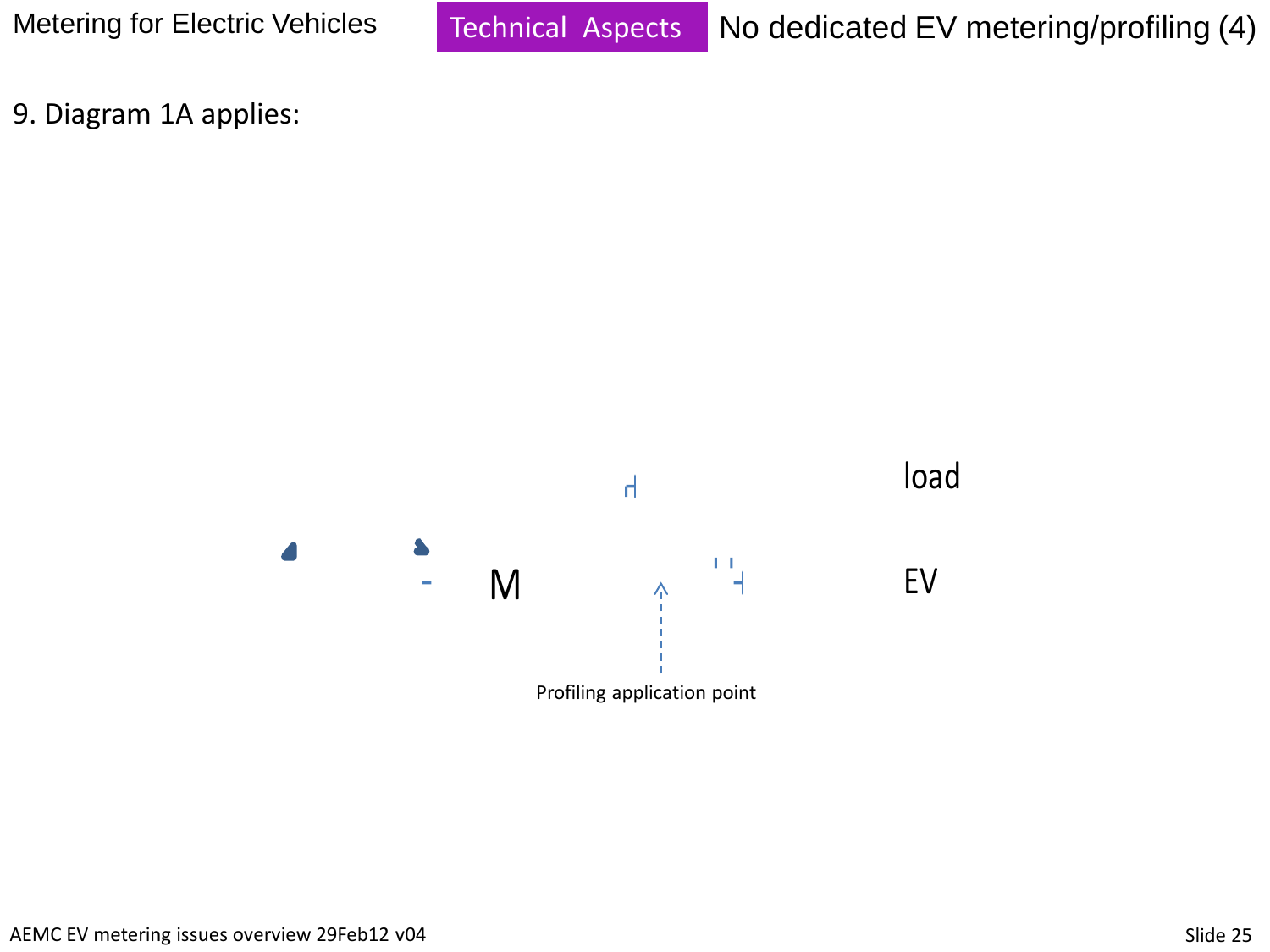## **No dedicated EV metering:**

- No special arrangements are required.
- A single retailer would be responsible for all electricity use at the premise.
- Cannot apply EV specific incentives to encourage EV users to charge at periods of low demand or network loading except if EV household was subject to a general TOU tariff.
- May prevent development of potential business models that provide packages (eg. energy and provision of an EV battery).
- Difficult to do V2G technology.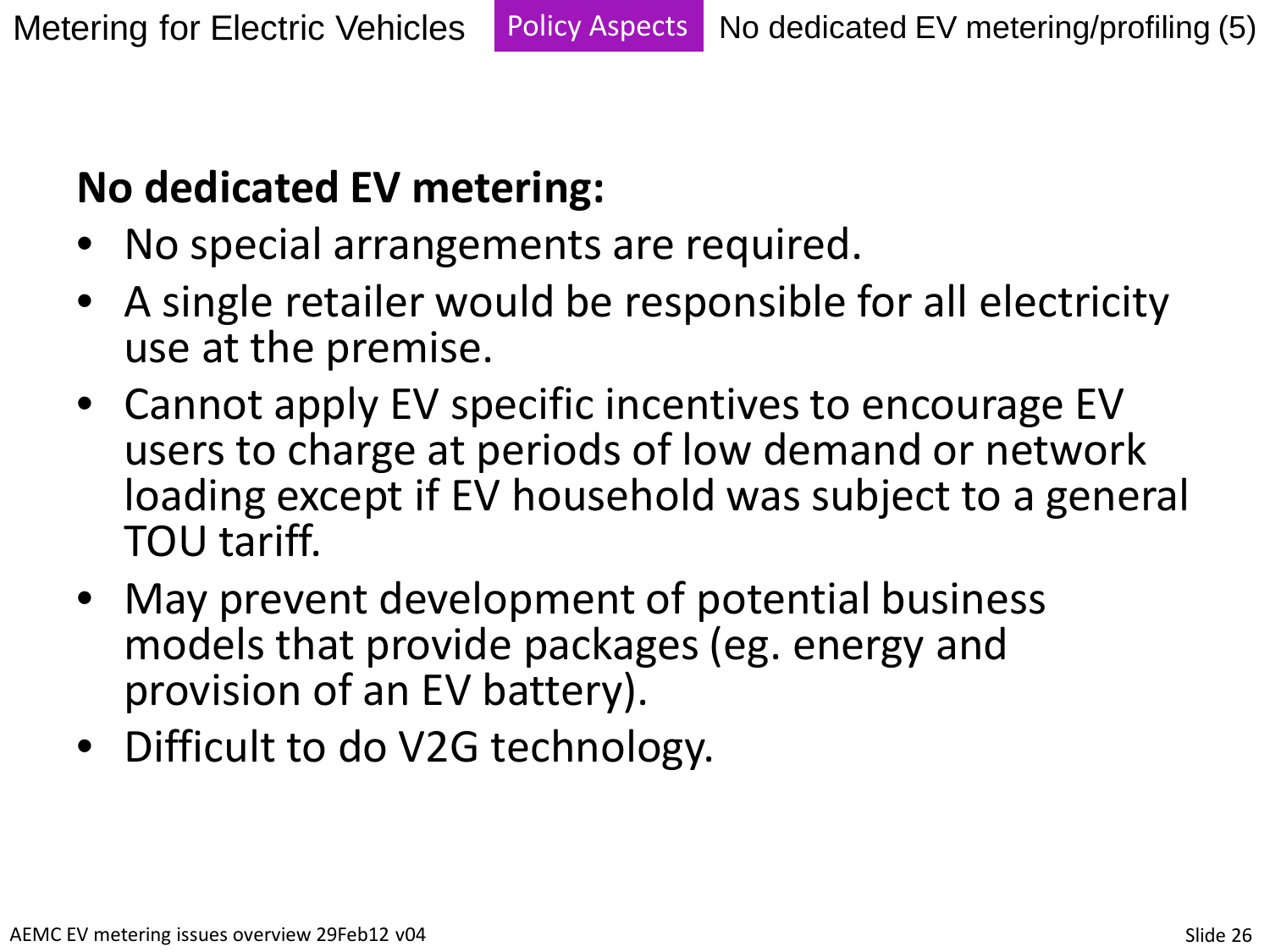## **Profiling**:

- Unlikely to be able to differentiate between the charging behaviour among EV users
- Cost reflective tariffs would be ineffective because consumers are not able to receive the benefit from changing their charging behaviour
- Not conducive to business models relying on accurate measurement of EV charging load:
	- That is, the billing on be basis of kW or kWh would not be permitted (NMA Act)
- Unlikely to effectively manage EV supply back into the network for V2G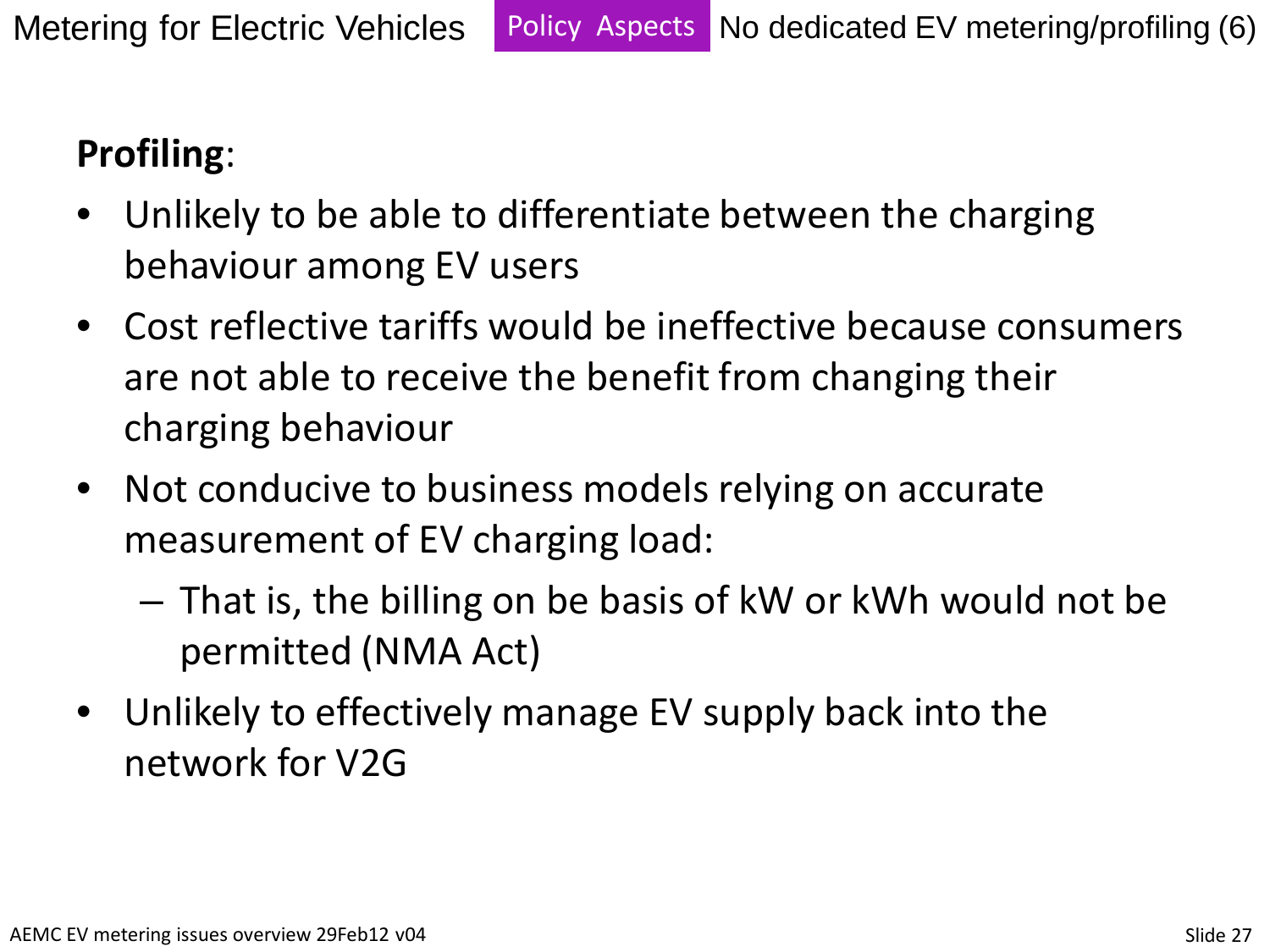#### **Words in italics refer to the definitions found in Chapter 10 of the Rules**

- 1. Accumulation meter means a device that measures electricity flow and records that flow as in a continuous manner so that the latest value is the only record of that measurement
	- a. For differentiation purpose, an accumulation meter is not a NEM compliant meter. It only becomes NEM compliant when used in conjunction with the AEMO profiling arrangements, but this level of compliance is not compatible with a NEM compliant meter.
- 2. DNSP means *Distribution Network Service Provider*
- 3. EV means electric vehicle
- 4. Interval meter means a device that measures electricity flow in 30 minute intervals in both directions and has remote data transmitting capability, which may not be deployed.
- 5. MMI means a mobile meter identifier used to identify meters installed in EVs
- 6. National Measurement Act (NMA)  $\rightarrow$  found at www.comlaw.gov.au
- 7. National Measurements Institute  $\rightarrow$  found at [www.measurement.gov.au](http://www.measurement.gov.au/)
- 8. NEM means the National Electricity Market

AEMC EV metering issues overview 29Feb12 v04 Slide 28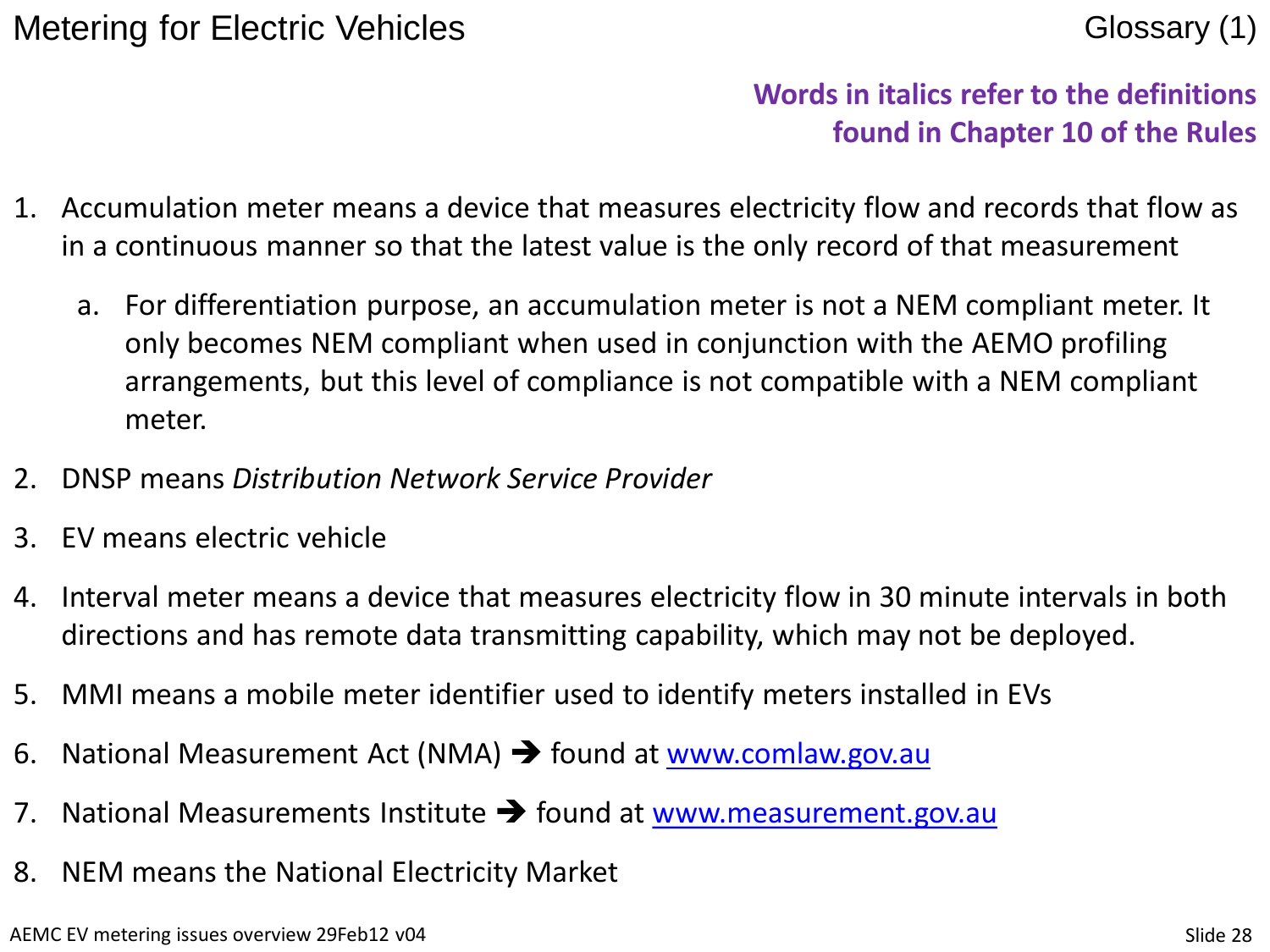#### **Words in italics refer to the definitions found in Chapter 10 of the Rules**

- 9. NEM compliant meter means (for the purpose of the AEMC Issues Paper) a TOU meter, an interval meter or a smart meter (where that meter is operating as a device in a metering installation and meets the relevant requirements of rule 7.3.1(a))
	- a. The expression 'NEM compliant' meter has been used for consistency in these slides
- 10. NMI (National Metering Identifier) means the unique identifier given to a metering installation, as specified in rule 7.3.1(d)
- *11. Profile/profiling* means the arrangement where *metering data (*or costs) for a period longer than a *trading interval* is allocated into *trading intervals*
- *12. Rules* means the National Electricity Rules
- 13. Smart meter means an 'NEM compliant meter' that contains additional load control features, as discussed on slide 9
- 14. TOU meter means (for the purpose of the AEMC Issues Paper) an 'interval meter', where those interval measurements are aggregated into longer periods during a day (for example, 5.00 pm to 8.00pm)
- 15. The reference to 'accurate measurement' in the Issues Paper is a reference to a measurement device (meter) that is traceable back to an approved 'measurement standard'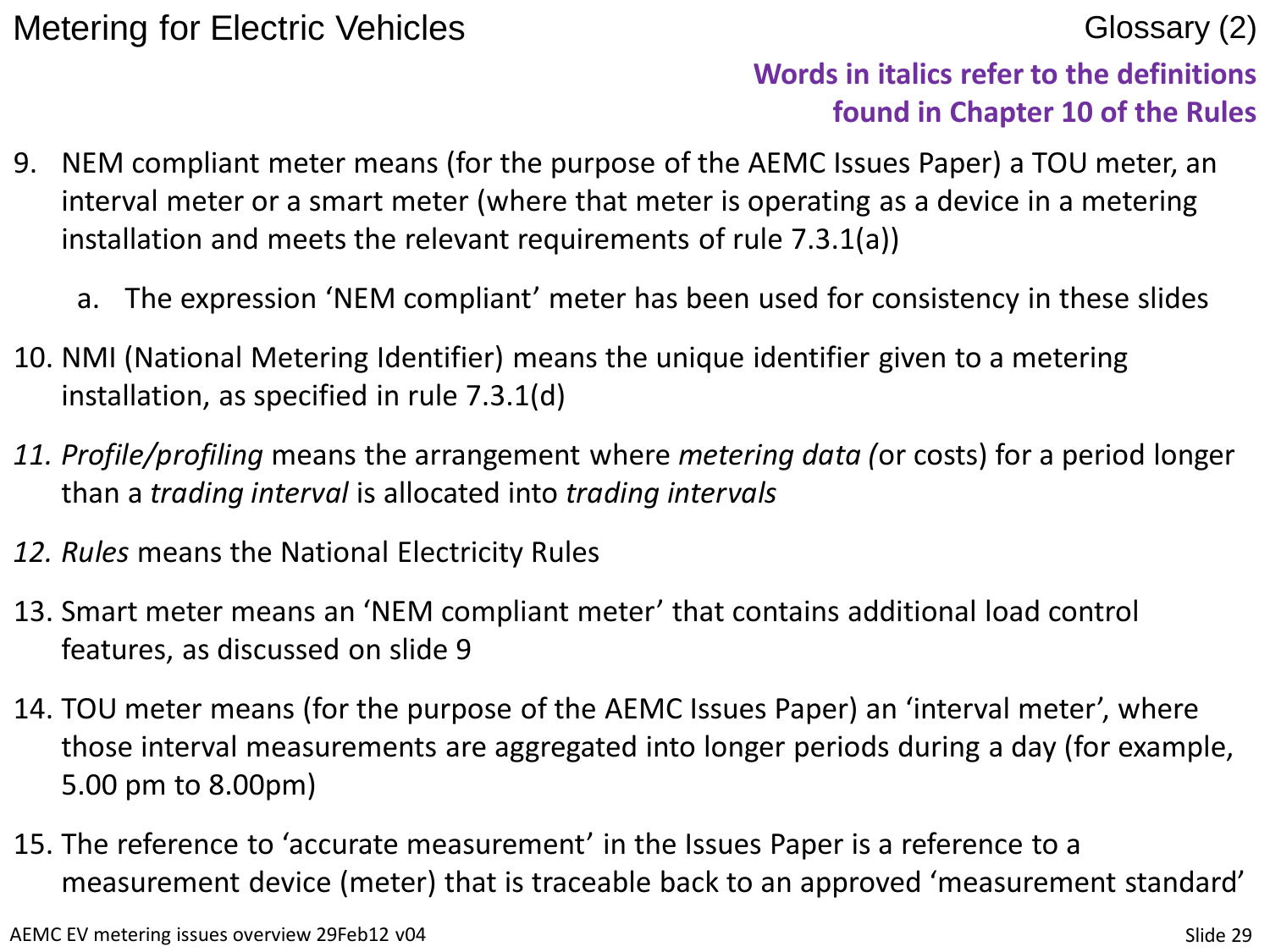#### Metering for Electric Vehicles Glossary (3)

**2 conceptual diagrams can be used to examine the range of issues**



2 M  $M$  EV

M

'responsible person' accredited meter installer